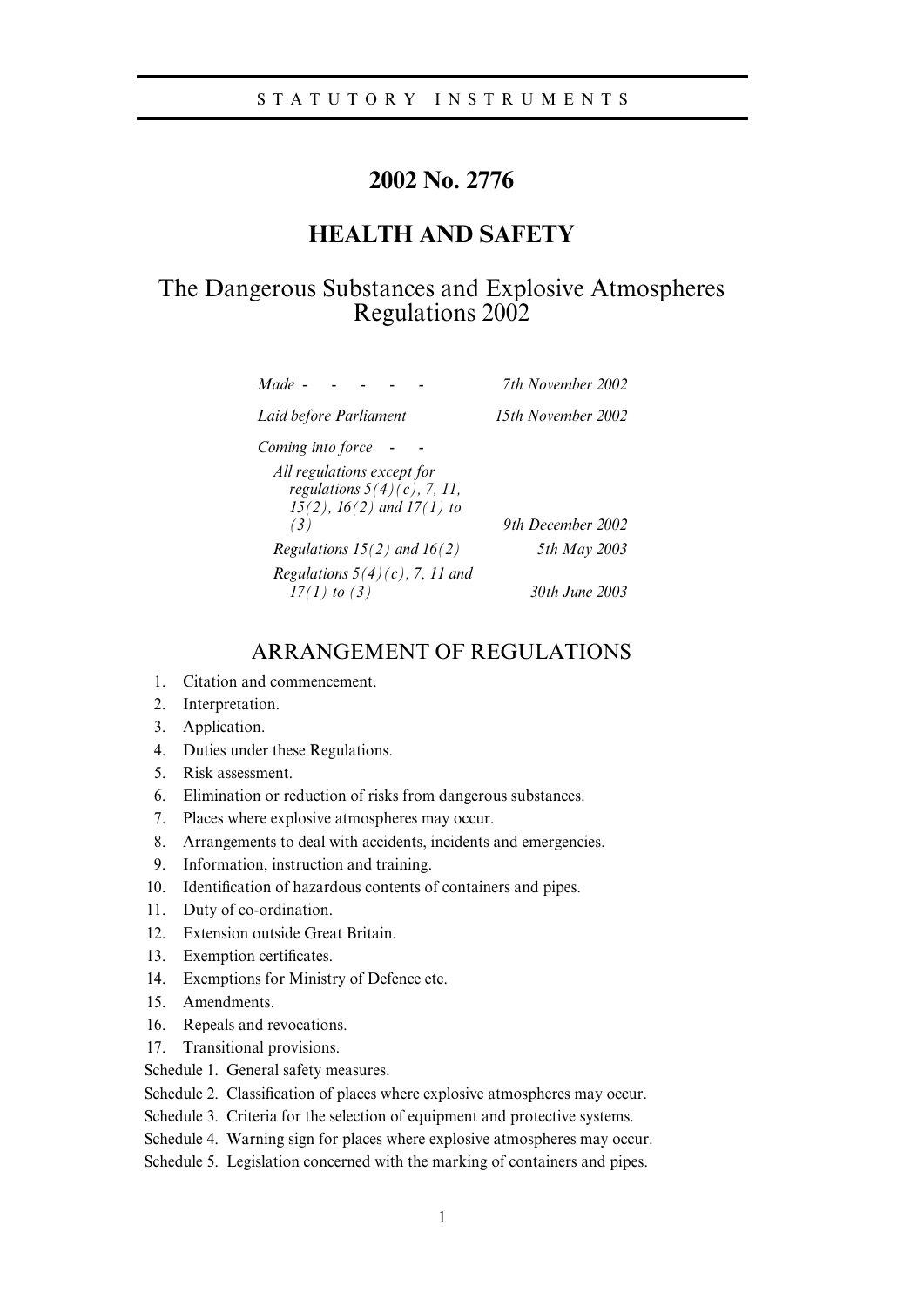Schedule 6.

PART 1-Amendments.

PART 2-Amendments.

Schedule 7.

PART 1—Repeal and revocation.

PART 2—Repeal and revocation.

The Secretary of State in exercise of the powers conferred on him by sections 15(1), (2), (3)(a) and (5), 80(1) and 82(3)(a) of, and paragraphs 1(1), (2) and (4), 6, 9, 11, 14, 16, 18(b) and 20 of Schedule 3 to, the Health and Safety at Work etc. Act 1974(**a**) ("the 1974 Act") and of all other powers enabling him in that behalf and for the purpose of giving effect without modifications to proposals submitted to him by the Health and Safety Commission under section 11(2)(d) of the 1974 Act after the carrying out by the said Commission of consultations in accordance with section 50(3) of that Act, hereby makes the following Regulations:—

## **Citation and commencement**

**1.** These Regulations may be cited as the Dangerous Substances and Explosive Atmospheres Regulations 2002 and shall come into force—

- (a) as respects all regulations except for regulations  $5(4)(c)$ ,  $7$ ,  $11$ ,  $15(2)$ ,  $16(2)$  and  $17(1)$ to (3) on 9th December 2002;
- (b) as respects regulations 15(2) and 16(2) on 5th May 2003; and
- (c) as respects regulations  $5(4)(c)$ , 7, 11 and  $17(1)$  to (3) on 30th June 2003.

## **Interpretation**

**2.** In these Regulations—

"approved classification and labelling guide" means the "Approved Guide to the Classification and Labelling of Dangerous Substances and Dangerous Preparations" (5th edition)(**b**) approved by the Health and Safety Commission on 16th April 2002;

"the CHIP Regulations" means the Chemicals (Hazard Information and Packaging for Supply) Regulations 2002(**c**);

"dangerous substance" means—

- (a) a substance or preparation which meets the criteria in the approved classification and labelling guide for classification as a substance or preparation which is explosive, oxidising, extremely flammable, highly flammable or flammable, whether or not that substance or preparation is classified under the CHIP Regulations;
- (b) a substance or preparation which because of its physico-chemical or chemical properties and the way it is used or is present at the workplace creates a risk, not being a substance or preparation falling within subparagraph (a) above; or
- (c) any dust, whether in the form of solid particles or fibrous materials or otherwise, which can form an explosive mixture with air or an explosive atmosphere, not being a substance or preparation falling within subparagraphs (a) or (b) above;

"explosive atmosphere" means a mixture, under atmospheric conditions, of air and one or more dangerous substances in the form of gases, vapours, mists or dusts in which, after ignition has occurred, combustion spreads to the entire unburned mixture;

"hazard" means the physico-chemical or chemical property of a dangerous substance which has the potential to give rise to fire, explosion, or other events which can result in harmful physical effects of a kind similar to those which can be caused by fire or explosion, affecting the safety of a person, and references in these Regulations to "hazardous" shall be construed accordingly;

<sup>(</sup>a)  $1974$  c. 37; section 15(1), 50(3) and 52 were amended by the Employment Protection Act 1975 (c. 71), Schedule 15, paragraphs 6, 16(3) and 17 respectively; section 51A was added and section 52 was amended by the Police (Health and Safety) Act 1997 (c. 42), sections 1 and 2 respectively; the general purposes of Part 1 of the 1974 Act were extended by the Offshore Safety Act 1992 (c. 15), section  $1(1)$ .

<sup>(</sup>**b**) ISBN 0717623696.

 $(c)$  S.I. 2002/1689.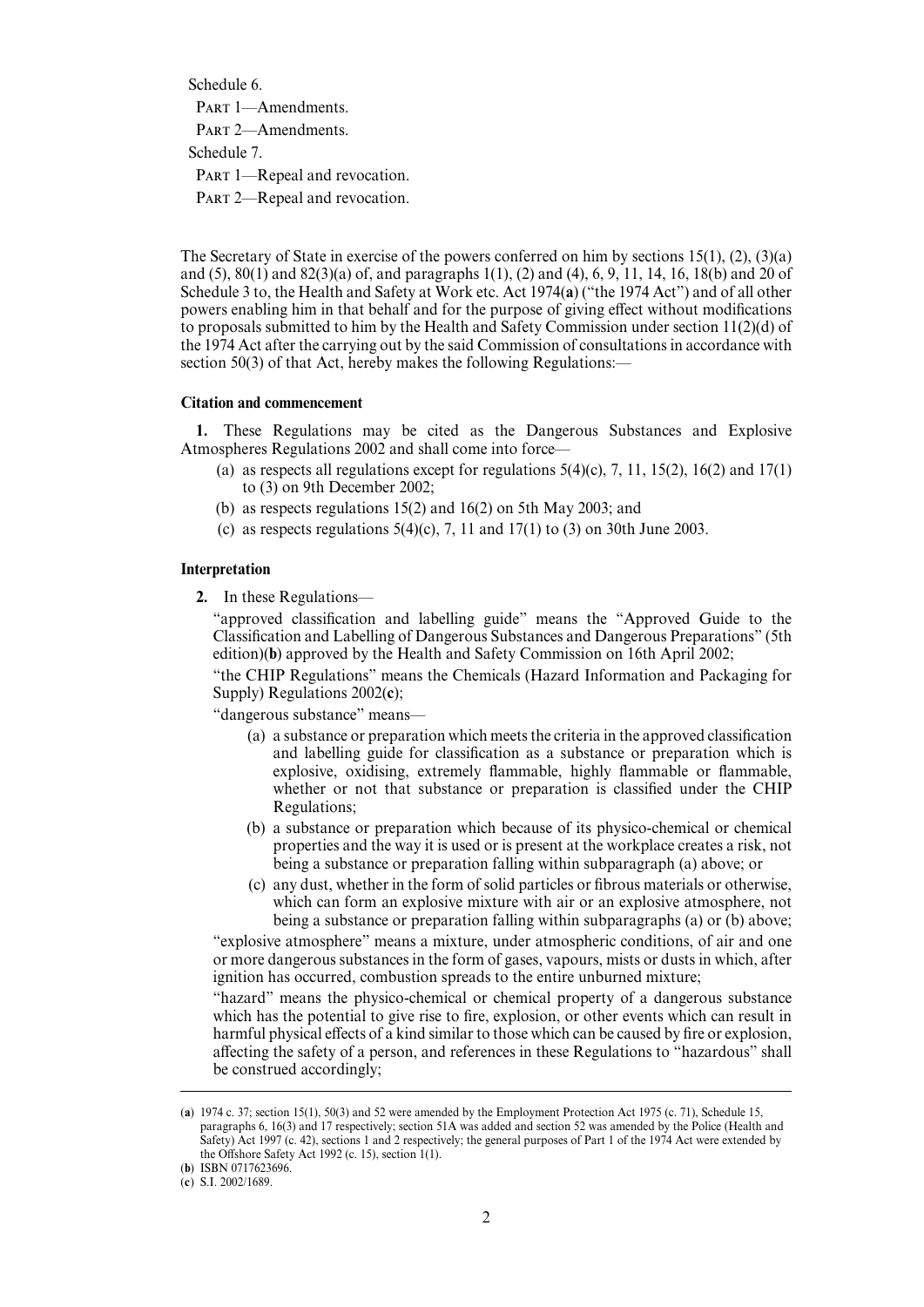"offshore installation" has the same meaning as it is given by regulation 3 of the Offshore Installations and Pipeline Works (Management and Administration) Regulations 1995(**a**) insofar as that regulation extends to mineral extracting industries within the scope of Article 2(a) of Council Directive 92/91/EEC concerning the minimum requirements for improving the safety and health protection of workers in the mineral-extracting industries through drilling(**b**);

"personal protective equipment" means all equipment which is intended to be worn or held by a person at work and which protects that person against one or more risks to his safety, and any addition or accessory designed to meet that objective;

"preparation" means a mixture or solution of two or more substances;

"public road" means (in England and Wales) a highway maintainable at public expense within the meaning of section 329 of the Highways Act 1980(**c**) and (in Scotland) a public road within the meaning assigned to that term by section 151 of the Roads (Scotland) Act 1984(**d**);

"risk" means the likelihood of a person's safety being affected by harmful physical effects being caused to him from fire, explosion or other events arising from the hazardous properties of a dangerous substance in connection with work and also the extent of that harm;

"risk assessment" means the assessment of risks required by regulation 5(1);

"safety data sheet" means a safety data sheet within the meaning of regulation 5 of the CHIP Regulations;

"substance" means any natural or artificial substance whether in solid or liquid form or in the form of a gas or vapour;

"workplace" means any premises or part of premises used for or in connection with work, and includes—

(a) any place within the premises to which an employee has access while at work; and

(b) any room, lobby, corridor, staircase, road or other place—

(i) used as a means of access to or egress from that place of work, or,

(ii) where facilities are provided for use in connection with that place of work,

other than a public road; and

"work processes" means all technical aspects of work involving dangerous substances and includes—

- (a) appropriate technical means of supervision,
- (b) connecting devices,
- (c) control and protection systems,
- (d) engineering controls and solutions,
- (e) equipment,
- (f) materials,
- (g) machinery,
- (h) plant,
- (i) protective systems, and
- (j) warning and other communication systems.

### **Application**

**3.**—(1) These Regulations, apart from regulations 15, 16 and 17(4) to (5), shall not apply to the master or crew of a ship or to the employer of such persons in respect of the normal shipboard activities of a ship's crew which are carried out solely by the crew under the direction of the master and, for the purposes of this paragraph—

- (a) "ship" includes every description of vessel used in navigation, other than a ship forming part of Her Majesty's Navy or an offshore installation; and
- (b) the reference to the normal ship-board activities of a ship's crew includes—

<sup>(</sup>a) S.I. 1995/738.

<sup>(</sup>b) OJ No. L348, 28.11.92, p. 9.

<sup>( 1980</sup> c. 66. **c**)

 $\overrightarrow{d}$ ) 1984 c. 54.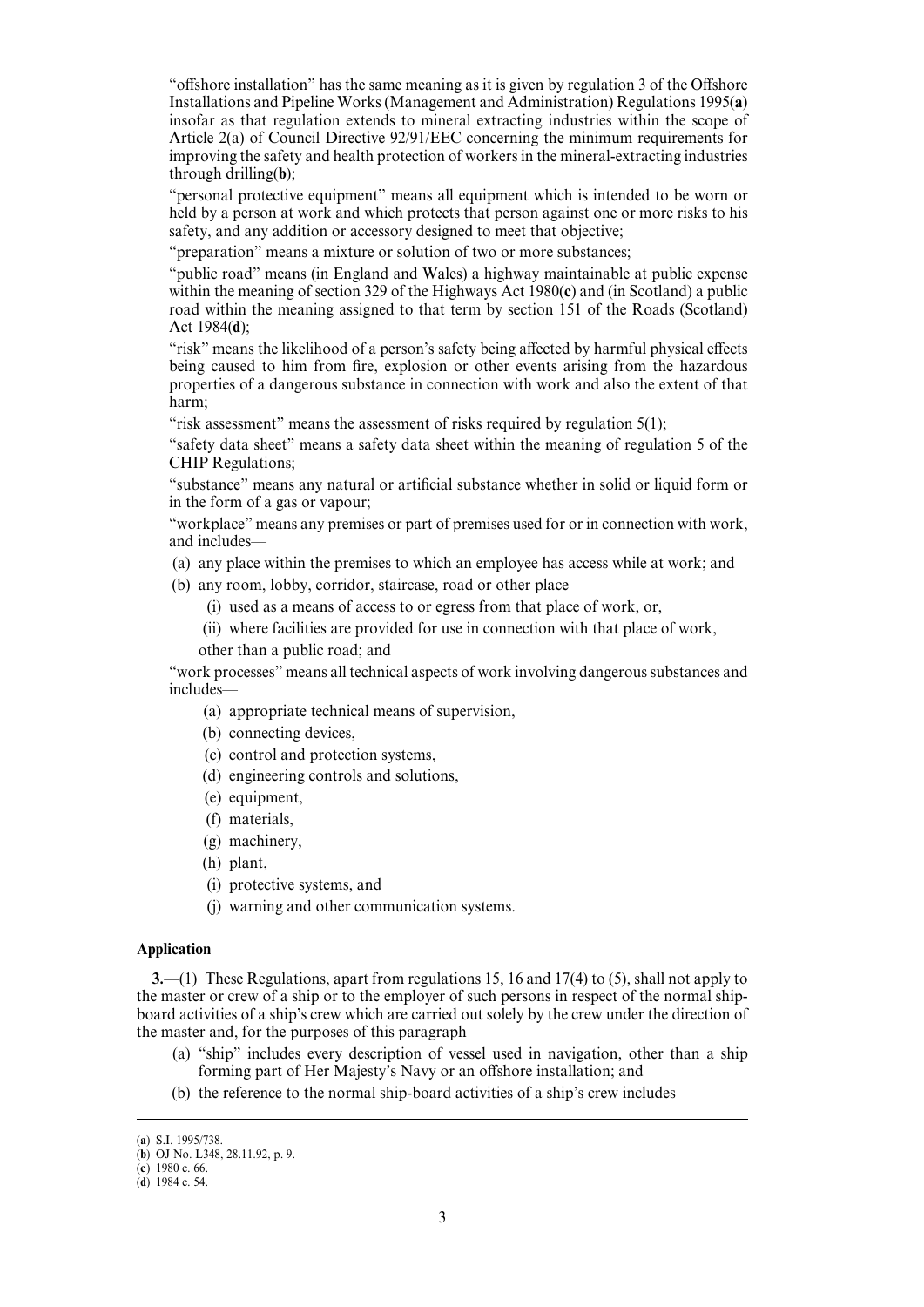- (i) the construction, reconstruction or conversion of a ship outside, but not inside, Great Britain; and
- (ii) the repair of a ship save repair when carried out in dry dock.

(2) Regulations  $5(4)(c)$ , 7 and 11 shall not apply to—

- (a) areas used directly for and during the medical treatment of patients;
- (b) the use of gas appliances burning gaseous fuel (that is to say, any fuel which is in a gaseous state at a temperature of  $15^{\circ}$ C under a pressure of 1 bar) which—
	- (i) are used for cooking, heating, hot water production, refrigeration, lighting or washing; and
	- (ii) have, where applicable, a normal water temperature not exceeding  $105^{\circ}$ C

including forced draught burners and heating bodies to be equipped with such burners but not including an appliance specifically designed for use in an industrial process carried out on industrial premises;

- (c) gas fittings within the meaning of the Gas Safety (Installation and Use) Regulations 1998(**a**) located in domestic premises, not being gas appliances falling within subparagraph (b);
- (d) the manufacture, handling, use, storage and transport of explosives or chemically unstable substances;
- (e) any activity at a mine within the meaning of section 180 of the Mines and Quarries Act 1954(**b**) carried out for the purposes of the mine;
- (f) any activity at a quarry within the meaning of regulation 3 of the Quarries Regulations 1999(**c**) carried out for the purposes of the quarry;
- (g) any activity at a borehole site within the meaning of regulation 2(1) of the Borehole Sites and Operations Regulations 1995(**d**) carried out for the purposes of the borehole site;
- (h) any activity at an offshore installation carried out for the purposes of the offshore installation; and
- (i) the use of means of transport by land, water or air which is regulated by international agreements and the European Community Directives giving effect to them insofar as they fall within the disapplication in Article 1.2.(e) of Council Directive 99/92/EC on minimum requirements for improving the safety and health protection of workers potentially at risk from explosive atmospheres(**e**), except for any means of transport intended for use in a potentially explosive atmosphere.

(3) Regulations  $5(2)(f)$ , (g), (h) and (i),  $6(4)(d)$ ,  $6(5)(b)$  and (e) and  $8(1)(d)$  and (e) and the requirements of paragraphs 5 and 6 of Schedule 1 shall not apply to any activity at an offshore installation carried out for the purposes of the offshore installation.

## **Duties under these Regulations**

**4.**—(1) Where a duty is placed by these Regulations on an employer in respect of his employees, he shall, so far as is reasonably practicable, be under a like duty in respect of any other person, whether at work or not, who may be affected by the work carried on by the employer, except that—

- (a) the duties of the employer under regulations  $6(5)(f)$  and  $7(5)$  (which relate, respectively, to the provision of suitable personal protective equipment and the provision of appropriate work clothing) shall not extend to persons who are not his employees; and
- (b) the duties of the employer under regulations 8 and 9 (which relate, respectively, to dealing with accidents and to provision of information, instruction and training) shall

<sup>(</sup>a) S.I. 1998/2451.

 $(b)$  1954 c. 70, extended by the Mines and Quarries (Tips) Act 1969 (c. 10) and the Mines Management Act 1971 (c. 20); relevant amending instruments are S.I. 1974/2013, 1976/2063 and 1993/1897.

<sup>(</sup>c) S.I. 1999/2024.

<sup>(</sup>d) S.I. 1995/2038.

<sup>(</sup>e) OJ No. L 23, 28.1.00, p. 57.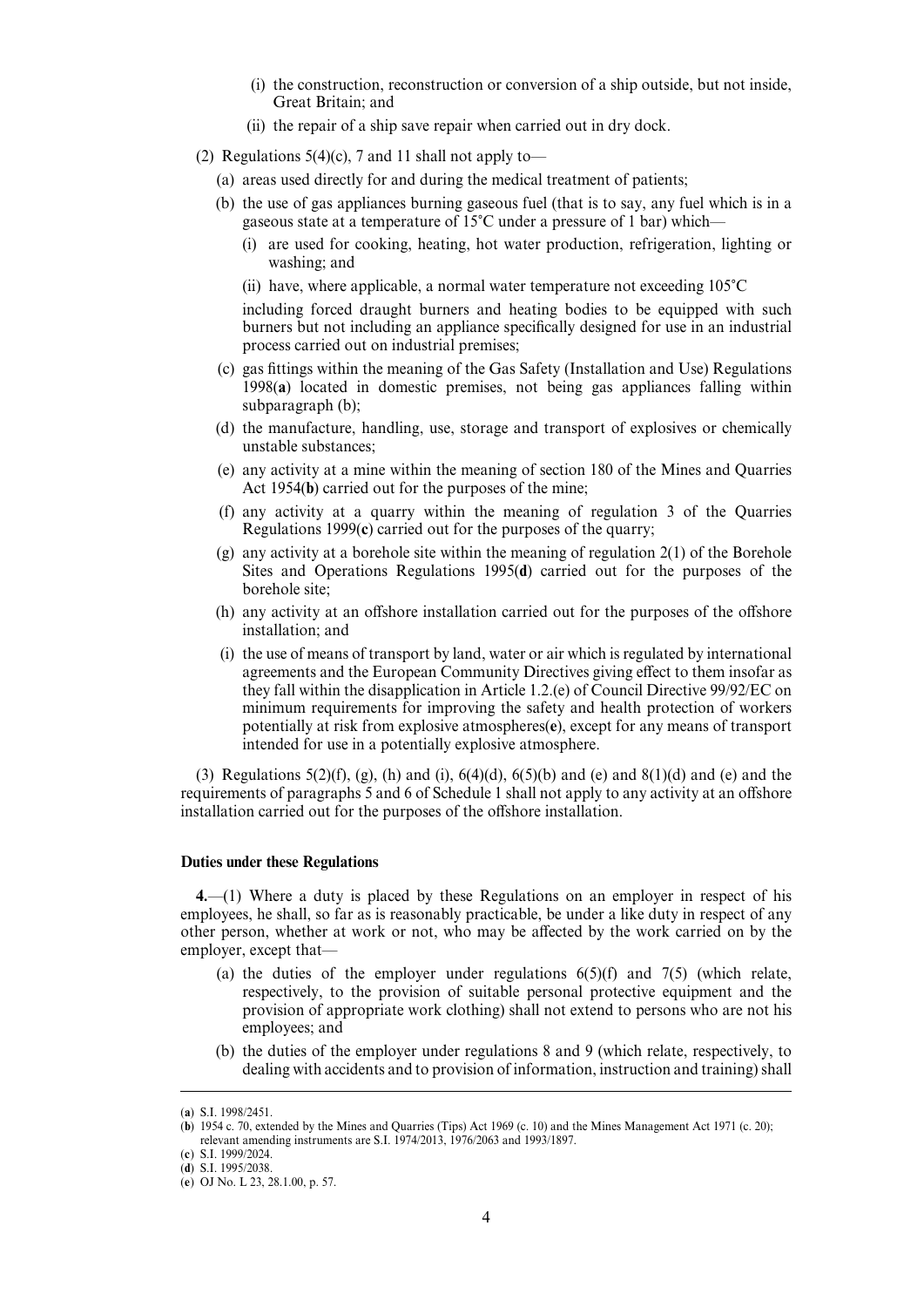not extend to persons who are not his employees, unless those persons are at the workplace where the work is being carried on and subject to the following, namely, that, in relation to the application of regulation 9 to such persons, regulation 9 shall apply to the extent that is required by the nature and the degree of the risk.

(2) These Regulations shall apply to a self-employed person as they apply to an employer and an employee and as if that self-employed person were both an employer and employee.

### **Risk assessment**

**5.**—(1) Where a dangerous substance is or is liable to be present at the workplace, the employer shall make a suitable and sufficient assessment of the risks to his employees which arise from that substance.

- (2) The risk assessment shall include consideration of—
	- (a) the hazardous properties of the substance;
	- (b) information on safety provided by the supplier, including information contained in any relevant safety data sheet;
	- (c) the circumstances of the work including—
		- (i) the work processes and substances used and their possible interactions;
		- (ii) the amount of the substance involved;
		- (iii) where the work will involve more than one dangerous substance, the risk presented by such substances in combination; and
		- (iv) the arrangements for the safe handling, storage and transport of dangerous substances and of waste containing dangerous substances;
	- (d) activities, such as maintenance, where there is the potential for a high level of risk;
	- (e) the effect of measures which have been or will be taken pursuant to these Regulations;
	- (f) the likelihood that an explosive atmosphere will occur and its persistence;
	- (g) the likelihood that ignition sources, including electrostatic discharges, will be present and become active and effective;
	- $(h)$  the scale of the anticipated effects of a fire or an explosion;
	- (i) any places which are or can be connected via openings to places in which explosive atmospheres may occur; and
	- (j) such additional safety information as the employer may need in order to complete the risk assessment.

(3) The risk assessment shall be reviewed by the employer regularly so as to keep it up to date and particularly if—

- (a) there is reason to suspect that the risk assessment is no longer valid; or
- (b) there has been a significant change in the matters to which the risk assessment relates including when the workplace, work processes, or organisation of the work undergoes significant changes, extensions or conversions;

and where, as a result of the review, changes to the risk assessment are required, those changes shall be made.

(4) Where the employer employs five or more employees, the employer shall record the significant findings of the risk assessment as soon as is practicable after that assessment is made, including in particular—

- (a) the measures which have been or will be taken by him pursuant to these Regulations;
- (b) sufficient information to show that the workplace and work processes are designed, operated and maintained with due regard for safety and that, in accordance with the Provision and Use of Work Equipment Regulations 1998(**a**), adequate arrangements have been made for the safe use of work equipment; and
- (c) where an explosive atmosphere may occur at the workplace and subject to the transitional provisions in regulation  $17(1)$  to (3), sufficient information to show-
	- (i) those places which have been classified into zones pursuant to regulation  $7(1)$ ;
	- (ii) equipment which is required for, or helps to ensure, the safe operation of equipment located in places classified as hazardous pursuant to regulation 7(1);

<sup>(</sup>a) S.I. 1998/2306, amended by S.I. 1999/860 and 1999/2001.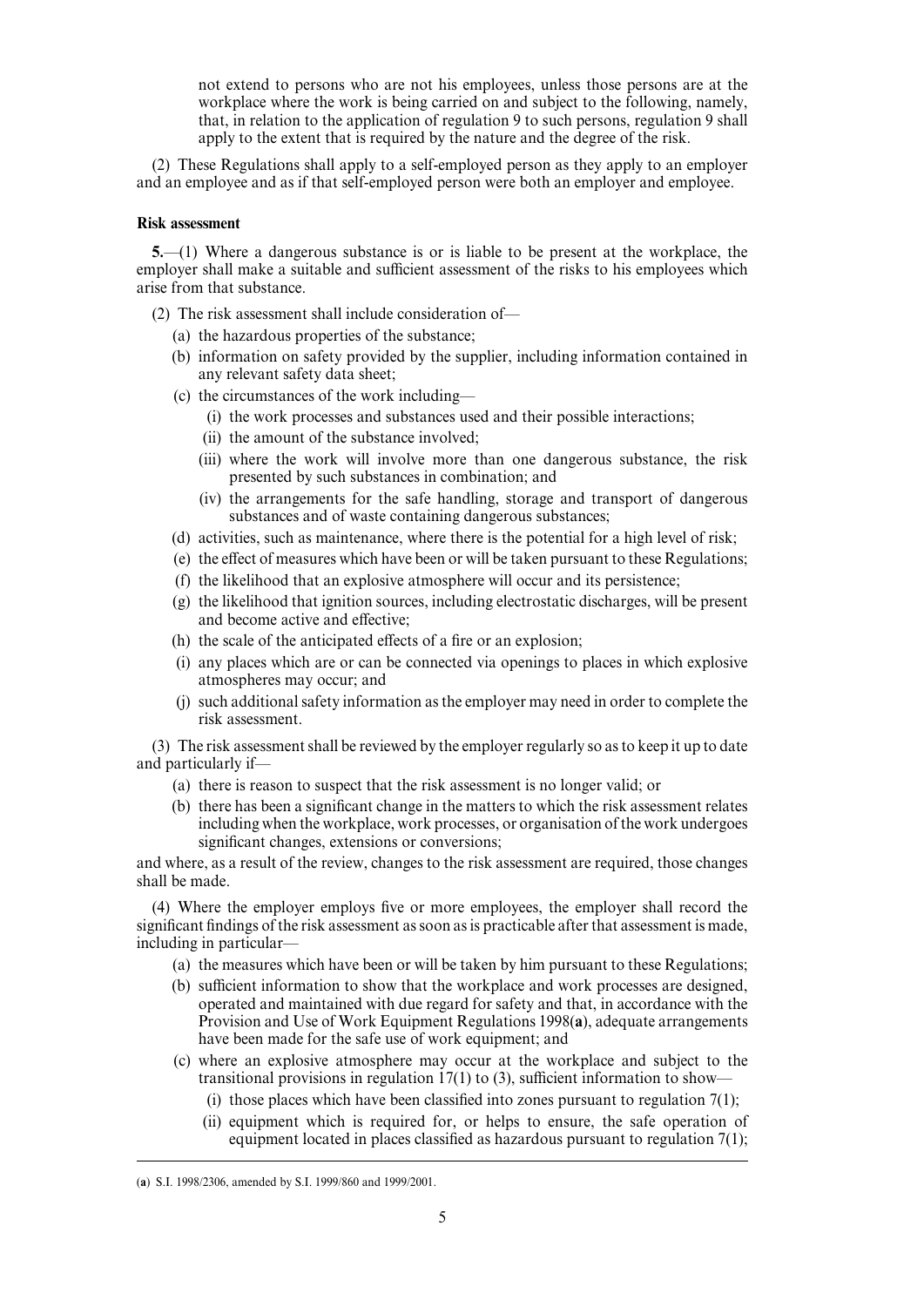- (iii) that any verification of overall explosion safety required by regulation 7(4) has been carried out; and
- (iv) the aim of any co-ordination required by regulation 11 and the measures and procedures for implementing it.
- (5) No new work activity involving a dangerous substance shall commence unless—
	- (a) an assessment has been made; and
	- (b) the measures required by these Regulations have been implemented.

## **Elimination or reduction of risks from dangerous substances**

**6.**—(1) Every employer shall ensure that risk is either eliminated or reduced so far as is reasonably practicable.

(2) In complying with his duty under paragraph (1), substitution shall by preference be undertaken, whereby the employer shall avoid, so far as is reasonably practicable, the presence or use of a dangerous substance at the workplace by replacing it with a substance or process which either eliminates or reduces the risk.

(3) Where it is not reasonably practicable to eliminate risk pursuant to paragraphs (1) and (2), the employer shall, so far as is reasonably practicable, apply measures, consistent with the risk assessment and appropriate to the nature of the activity or operation—

- (a) to control risks, including the measures specified in paragraph (4); and
- $(b)$  to mitigate the detrimental effects of a fire or explosion or the other harmful physical effects arising from dangerous substances, including the measures specified in paragraph (5).

(4) The following measures are, in order of priority, those specified for the purposes of paragraph  $(3)(a)$ —

- (a) the reduction of the quantity of dangerous substances to a minimum;
- (b) the avoidance or minimising of the release of a dangerous substance;
- (c) the control of the release of a dangerous substance at source;
- (d) the prevention of the formation of an explosive atmosphere, including the application of appropriate ventilation;
- (e) ensuring that any release of a dangerous substance which may give rise to risk is suitably collected, safely contained, removed to a safe place, or otherwise rendered safe, as appropriate;
- (f) the avoidance of—
	- (i) ignition sources including electrostatic discharges; and
	- (ii) adverse conditions which could cause dangerous substances to give rise to harmful physical effects; and
- (g) the segregation of incompatible dangerous substances.

(5) The following measures are those specified for the purposes of paragraph  $(3)(b)$ —

- (a) the reduction to a minimum of the number of employees exposed;
- (b) the avoidance of the propagation of fires or explosions;
- (c) the provision of explosion pressure relief arrangements;
- (d) the provision of explosion suppression equipment;
- (e) the provision of plant which is constructed so as to withstand the pressure likely to be produced by an explosion; and
- (f) the provision of suitable personal protective equipment.

(6) The employer shall arrange for the safe handling, storage and transport of dangerous substances and waste containing dangerous substances.

(7) The employer shall ensure that any conditions necessary pursuant to these Regulations for ensuring the elimination or reduction of risk are maintained.

(8) The employer shall, so far as is reasonably practicable, take the general safety measures specified in Schedule 1, subject to those measures being consistent with the risk assessment and appropriate to the nature of the activity or operation.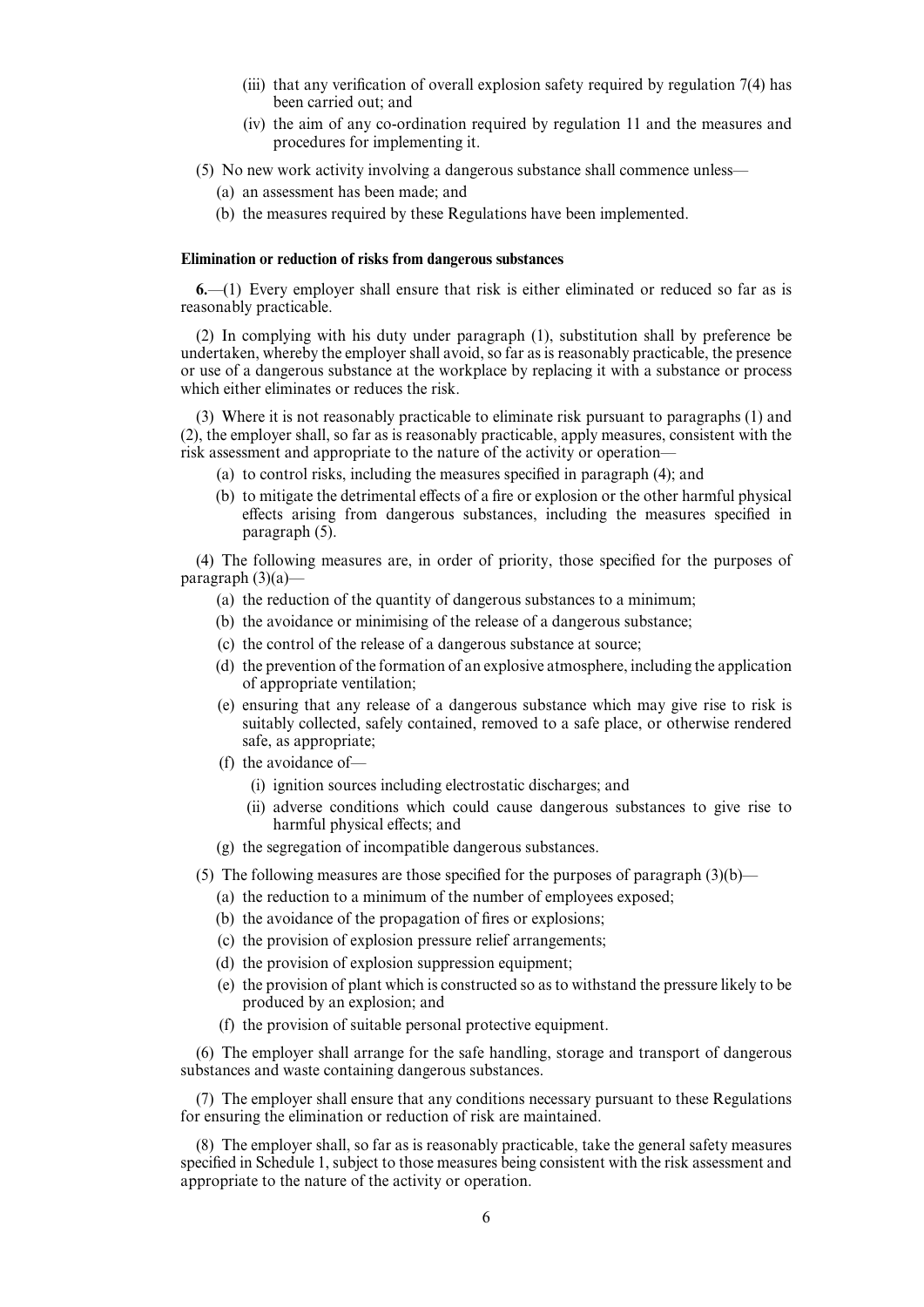## **Places where explosive atmospheres may occur**

**7.**—(1) Every employer shall classify places at the workplace where an explosive atmosphere may occur into hazardous or non-hazardous places in accordance with paragraph 1 of Schedule 2 and shall classify those places so classified as hazardous into zones in accordance with paragraph 2 of that Schedule; and that Schedule shall have effect subject to the notes at the end of that Schedule.

(2) The employer shall ensure that the requirements specified in Schedule 3 are applied to equipment and protective systems in the places classified as hazardous pursuant to paragraph (1).

(3) Where necessary, places classified as hazardous pursuant to paragraph (1) shall be marked by the employer with signs at their points of entry in accordance with Schedule 4.

(4) Before a workplace containing places classified as hazardous pursuant to paragraph (1) is used for the first time, the employer shall ensure that its overall explosion safety is verified by a person who is competent in the field of explosion protection as a result of his experience or any professional training or both.

(5) The employer shall ensure that appropriate work clothing which does not give rise to electrostatic discharges is provided for use in places classified as hazardous pursuant to paragraph (1).

(6) This regulation is subject to the transitional provisions in regulation 17(1) to (3).

## **Arrangements to deal with accidents, incidents and emergencies**

**8.**—(1) Subject to paragraph (4), in order to protect the safety of his employees from an accident, incident or emergency related to the presence of a dangerous substance at the workplace, the employer shall ensure that—

- (a) procedures, including the provision of appropriate first-aid facilities and relevant safety drills (which shall be tested at regular intervals), have been prepared which can be put into effect when such an event occurs;
- (b) information on emergency arrangements, including—
	- (i) details of relevant work hazards and hazard identification arrangements, and

(ii) specific hazards likely to arise at the time of an accident, incident or emergency, is available;

- (c) suitable warning and other communication systems are established to enable an appropriate response, including remedial actions and rescue operations, to be made immediately when such an event occurs;
- (d) where necessary, before any explosion conditions are reached, visual, or audible, warnings are given and employees withdrawn; and
- (e) where the risk assessment indicates it is necessary, escape facilities are provided and maintained to ensure that, in the event of danger, employees can leave endangered places promptly and safely.

(2) Subject to paragraph (4), the employer shall ensure that information on the matters referred to in paragraph  $(1)(a)$ ,  $(c)$  to  $(e)$  and the information required by paragraph 1(b) is—

- (a) made available to relevant accident and emergency services to enable those services, whether internal or external to the workplace, to prepare their own response procedures and precautionary measures; and
- (b) displayed at the workplace, unless the results of the risk assessment make this unnecessary.

(3) Subject to paragraph (4), in the event of an accident, incident or emergency related to the presence of a dangerous substance at the workplace, the employer shall ensure that—

- (a) immediate steps are taken to—
	- $(i)$  mitigate the effects of the event,
	- (ii) restore the situation to normal, and
	- (iii) inform those of his employees who may be affected; and
- (b) only those persons who are essential for the carrying out of repairs and other necessary work are permitted in the affected area and they are provided with—
	- (i) appropriate personal protective equipment and protective clothing; and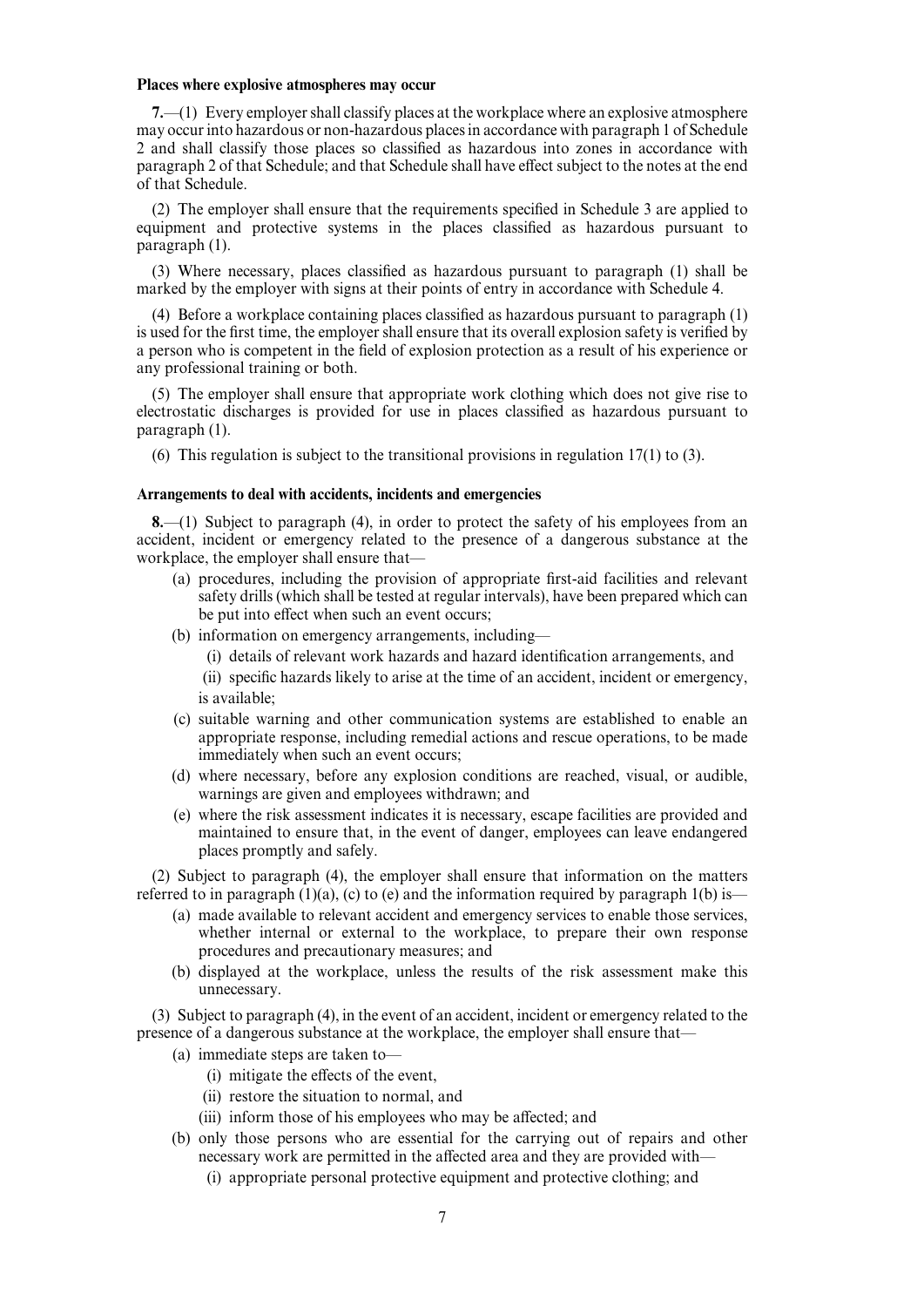(ii) any necessary specialised safety equipment and plant,

which shall be used until the situation is restored to normal.

(4) Paragraphs (1) to (3) shall not apply where—

- (a) the results of the risk assessment show that, because of the quantity of each dangerous substance at the workplace, there is only a slight risk to employees; and
- (b) the measures taken by the employer to comply with his duty under regulation 6(1) are sufficient to control that risk.

## **Information, instruction and training**

**9.**—(1) Where a dangerous substance is present at the workplace, the employer shall provide his employees with—

- (a) suitable and sufficient information, instruction and training on the appropriate precautions and actions to be taken by the employee in order to safeguard himself and other employees at the workplace;
- (b) the details of any such substance including—
	- (i) the name of the substance and the risk which it presents;
	- (ii) access to any relevant safety data sheet; and
	- (iii) legislative provisions which concern the hazardous properties of the substance;

and

(c) the significant findings of the risk assessment.

- (2) The information, instruction and training required by paragraph (1) shall be—
	- (a) adapted to take account of significant changes in the type of work carried out or methods of work used by the employer; and
	- (b) provided in a manner appropriate to the risk assessment.

## **Identification of hazardous contents of containers and pipes**

**10.** Where containers and pipes used at work for dangerous substances are not marked in accordance with relevant requirements of the legislation listed in Schedule 5, the employer shall, subject to any derogations provided for in that legislation, ensure that the contents of those containers and pipes, together with the nature of those contents and any associated hazards, are clearly identifiable.

## **Duty of co-ordination**

**11.** Where two or more employers share the same workplace (whether on a temporary or a permanent basis) where an explosive atmosphere may occur, the employer responsible for the workplace shall co-ordinate the implementation of all the measures required by these Regulations to be taken to protect employees from any risk from the explosive atmosphere.

## **Extension outside Great Britain**

**12.** These Regulations shall apply outside Great Britain as sections 1 to 59 and 80 to 82 of the 1974 Act apply by virtue of the Health and Safety at Work etc. Act 1974 (Application outside Great Britain) Order 2001(**a**).

#### **Exemption certificates**

**13.**—(1) Subject to paragraph (2), the Health and Safety Executive may, by a certificate in writing, exempt any person or class of persons or any dangerous substance or class of dangerous substances from all or any of the requirements or prohibitions imposed by or under these Regulations and any such exemption may be granted subject to conditions and to a limit of time and may be revoked at any time by a certificate in writing.

(2) The Health and Safety Executive shall not grant any such exemption unless, having regard to the circumstances of the case, and in particular to—

(a) the conditions, if any, which it proposes to attach to the exemption; and

 $(a)$  S.I. 2001/2127.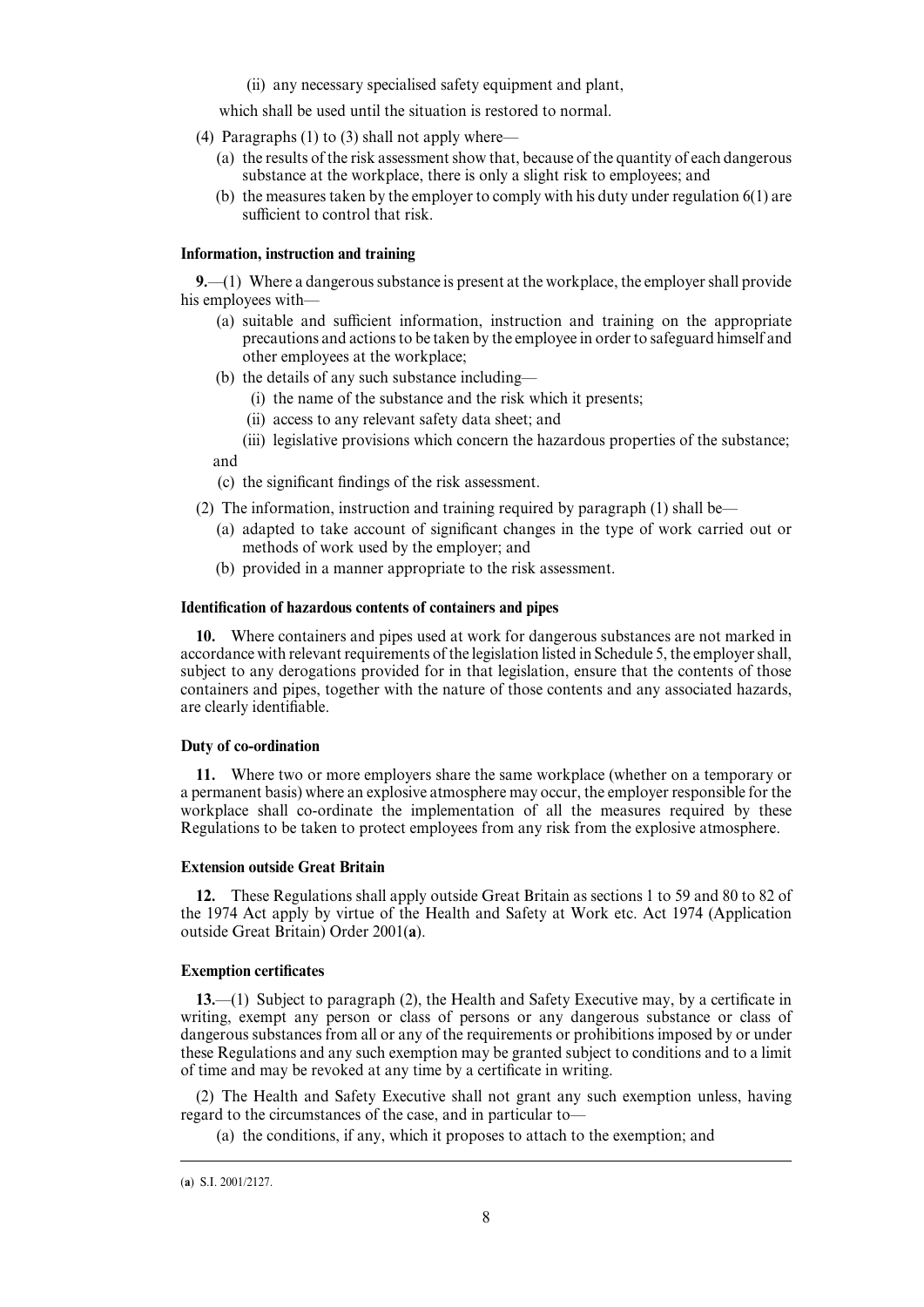(b) any requirements imposed by or under any enactments which apply to the case, it is satisfied that the health and safety of persons who are likely to be affected by the exemption will not be prejudiced in consequence of it and that the exemption will be compatible with the requirements of the Directives.

(3) For the purposes of paragraph (2), "the Directives" means Council Directive 98/24/EC on the protection of the health and safety of workers from the risks related to chemical agents at work(**a**) and Council Directive 99/92/EC on minimum requirements for improving the safety and health protection of workers potentially at risk from explosive atmospheres(**b**).

## **Exemptions for Ministry of Defence etc.**

**14.**—(1) In this regulation—

- (a) "Her Majesty's Forces" means any of the naval, military or air forces of the Crown, whether raised inside or outside the United Kingdom and whether any such force is a regular, auxiliary or reserve force, and includes any civilian employed by those forces;
- (b) "visiting force" has the same meaning as it does for the purposes of any provision of Part 1 of the Visiting Forces Act 1952(**c**); and
- (c) "headquarters" means a headquarters for the time being specified in Schedule 2 to the Visiting Forces and International Headquarters (Application of Law) Order 1999(**d**).

(2) The Secretary of State for Defence may, in the interests of national security, by a certificate in writing, exempt—

- (a) any of Her Majesty's Forces,
- (b) any visiting force,
- (c) any member of a visiting force working in or attached to a headquarters, or
- (d) any person engaged in work involving dangerous substances, if that person is under the direct supervision of a representative of the Secretary of State for Defence,

from all or any of the requirements or prohibitions imposed by these Regulations and any such exemption may be granted subject to conditions and to a limit of time and may be revoked at any time by a certificate in writing, except that, where any such exemption is granted, suitable arrangements shall be made for the assessment of the risk to safety created by the work involving dangerous substances and for adequately controlling the risk to persons to whom the exemption relates.

#### **Amendments**

**15.**—(1) The Acts and instruments referred to in Part 1 of Schedule 6 shall be amended in accordance with that Part.

(2) The instruments referred to in Part 2 of Schedule 6 shall be amended in accordance with that Part.

#### **Repeals and revocations**

**16.**—(1) The Act and instruments referred to in column 1 of Part 1 of Schedule 7 shall be repealed or revoked to the extent specified in the corresponding entry in column 3 of that Part.

(2) The Act and instruments referred to in column 1 of Part 2 of Schedule 7 shall be repealed or revoked to the extent specified in the corresponding entry in column 3 of that Part.

## **Transitional provisions**

**17.**—(1) The requirements of regulation 7(2) and Schedule 3 shall not apply to equipment and protective systems for use in places where explosive atmospheres may occur which are or have been in use or made available at the workplace on or before 30th June 2003.

<sup>(</sup>a) OJ No. L 131, 5.9.98, p. 11.

<sup>(</sup>b) OJ No. L 23, 28.1.00, p. 57.

<sup>( 1952</sup> c. 67 (15 & 16 Geo 6 & 1 Eliz 2). **c**)

 $(d)$  S.I. 1999/1736.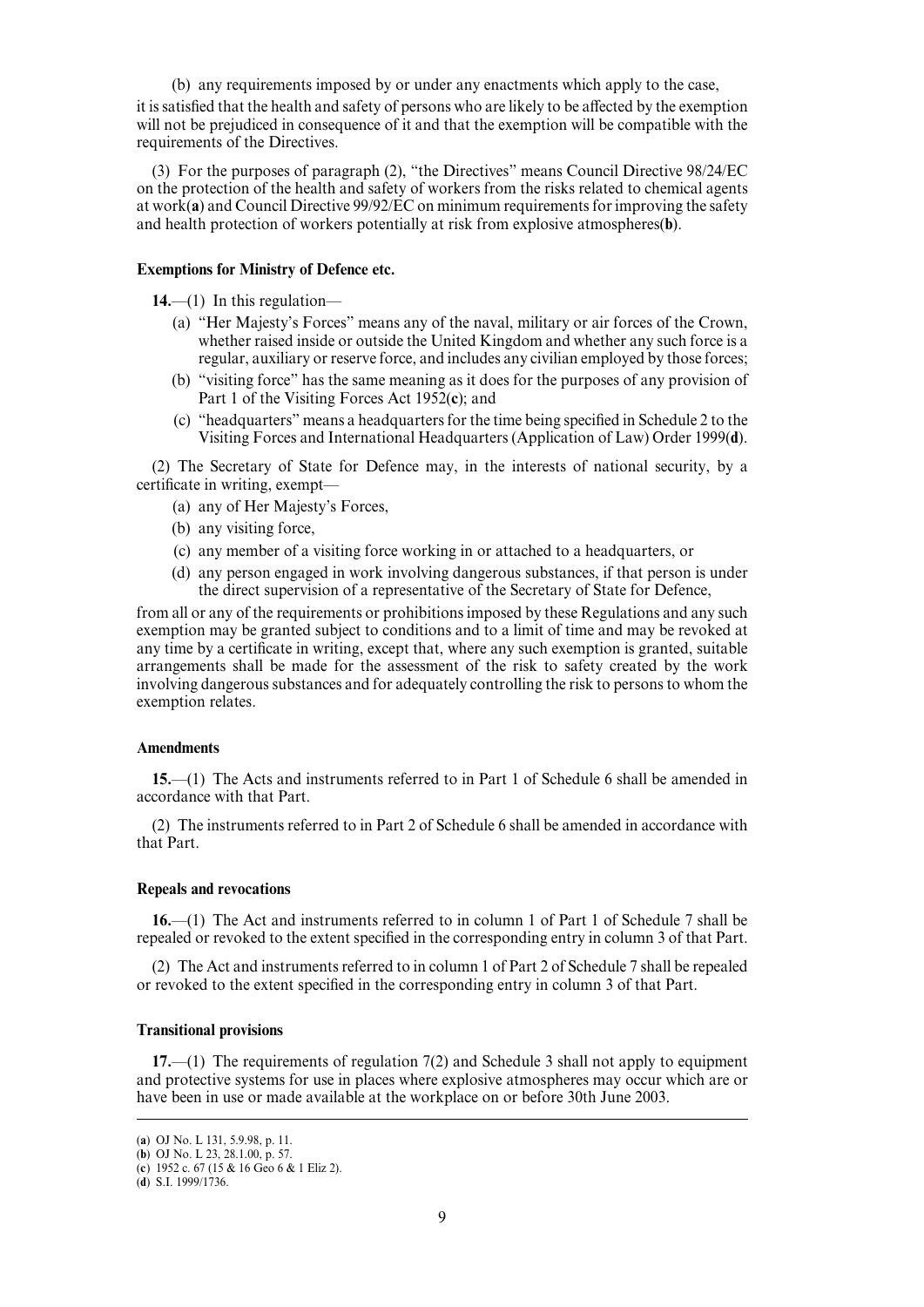(2) Subject to paragraphs (1) and (3), a workplace which contains places where explosive atmospheres may occur—

- (a) which is or has been in use on or before 30th June 2003 shall comply with the requirements of regulations 7 and 11 no later than 30th June 2006 and the employer's duties under those regulations in respect of such a workplace shall apply accordingly;
- (b) which is used for the first time after 30th June 2003 shall comply with the requirements of regulations 7 and 11 from the date that it is first used and the employer's duties under those regulations in respect of such a workplace shall apply accordingly.

(3) If, after 30th June 2003, any modification, extension or restructuring is undertaken in workplaces containing places where explosive atmospheres may occur, the employer shall take the necessary steps to ensure that the modification, extension or restructuring complies with the requirements of regulations 7 and 11 and the employer's duties under those regulations and in respect of such a modification, extension or restructuring shall apply accordingly.

(4) Notwithstanding the amendment made to section 2(1) of the Petroleum (Consolidation) Act 1928(**a**) (provisions as to licences) made by regulation 15(1) and paragraph 2(1) and (2) of Schedule 6, a petroleum-spirit licence applying in any harbour which was granted by a harbour authority pursuant to section 2 of that Act and which is in force immediately before the date of the coming into force of regulation  $15(1)$  and paragraph  $2(1)$  and  $(2)$  of Schedule 6 shall continue in force in accordance with such conditions as were attached to it before that date, except that, where it makes provision for the renewal of the licence by the harbour authority, it shall have effect as if it provided for its renewal by the licensing authority under section  $2(1)(a)$ or (c) of that Act for the area in which the harbour is situated; and any application for renewal made to the harbour authority before that date and not determined at that date shall have effect as if it had been made to that licensing authority.

(5) Notwithstanding the repeal of section 9 of the Petroleum (Consolidation) Act 1928 (byelaws as to loading, conveyance and landing of petroleum-spirit in and upon canals) by regulation  $16(1)$  and Part 1 of Schedule 7, byelaws made or having effect under that section in force immediately before the date of the coming into force of regulation 16(1) and Part 1 of Schedule 7 shall continue in force.

Signed by order of the Secretary of State

*N. Brown* Minister of State 7th November 2002 Department for Work and Pensions

<sup>(</sup>a)  $1928$  c. 32. Section  $2(1)$  is amended by the Local Government Act  $1972$  (c. 70) section 251 and Schedule 29, Part II paragraph 32, by the Local Government Act 1985 (c. 51) section 37 and Schedule II paragraph 4, by the Local Government (Wales) Act 1994 (c. 19) section 22(3) and Schedule 9 paragraph 2 and by S.I. 1995/2923.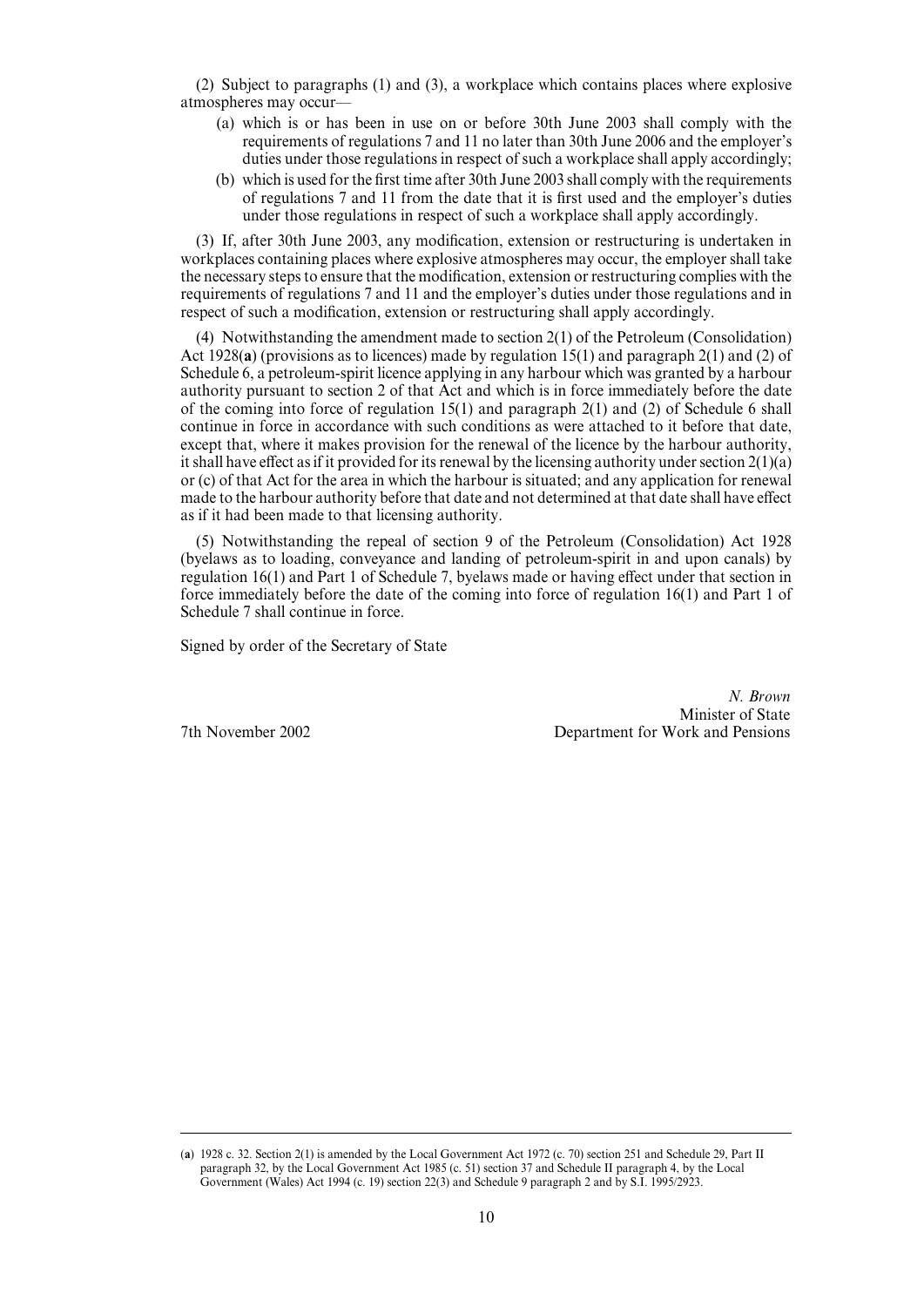## **SCHEDULE 1** Regulation 6(8)

## **GENERAL SAFETY MEASURES**

**1.** The following measures are those specified for the purposes of regulation 6(8).

## **WORKPLACE AND WORK PROCESSES**

**2.** Ensuring that the workplace is designed, constructed and maintained so as to reduce risk.

**3.** Designing, constructing, assembling, installing, providing and using suitable work processes so as to reduce risk.

- **4.** Maintaining work processes in an efficient state, in efficient working order and in good repair.
- **5.** Ensuring that equipment and protective systems meet the following requirements—
	- (a) where power failure can give rise to the spread of additional risk, equipment and protective systems must be able to be maintained in a safe state of operation independently of the rest of the plant in the event of power failure;
	- (b) means for manual override must be possible, operated by employees competent to do so, for shutting down equipment and protective systems incorporated within automatic processes which deviate from the intended operating conditions, provided that the provision or use of such means does not compromise safety;
	- (c) on operation of emergency shutdown, accumulated energy must be dissipated as quickly and as safely as possible or isolated so that it no longer constitutes a hazard; and
	- (d) necessary measures must be taken to prevent confusion between connecting devices.

### **ORGANISATIONAL MEASURES**

- **6.** The application of appropriate systems of work including—
	- (a) the issuing of written instructions for the carrying out of the work; and
	- (b) a system of permits to work with such permits being issued by a person with responsibility for this function prior to the commencement of the work concerned,

where the work is carried out in hazardous places or involves hazardous activities.

## **SCHEDULE 2** Regulation 7(1)

*(which substantially reproduces the provisions of Annex I of Council Directive 99/92/EC(***a***))*

## **CLASSIFICATION OF PLACES WHERE EXPLOSIVE ATMOSPHERES MAY OCCUR**

#### **1. Places where explosive atmospheres may occur**

A place in which an explosive atmosphere may occur in such quantities as to require special precautions to protect the health and safety of the workers concerned is deemed to be hazardous within the meaning of these Regulations.

A place in which an explosive atmosphere is not expected to occur in such quantities as to require special precautions is deemed to be non-hazardous within the meaning of these Regulations.

#### **2. Classification of hazardous places**

Hazardous places are classified in terms of zones on the basis of the frequency and duration of the occurrence of an explosive atmosphere.

### *Zone 0*

A place in which an explosive atmosphere consisting of a mixture with air of dangerous substances in the form of gas, vapour or mist is present continuously or for long periods or frequently.

### *Zone 1*

A place in which an explosive atmosphere consisting of a mixture with air of dangerous substances in the form of gas, vapour or mist is likely to occur in normal operation occasionally.

<sup>(</sup>a) OJ No. L 23, 28.1.00, p. 57.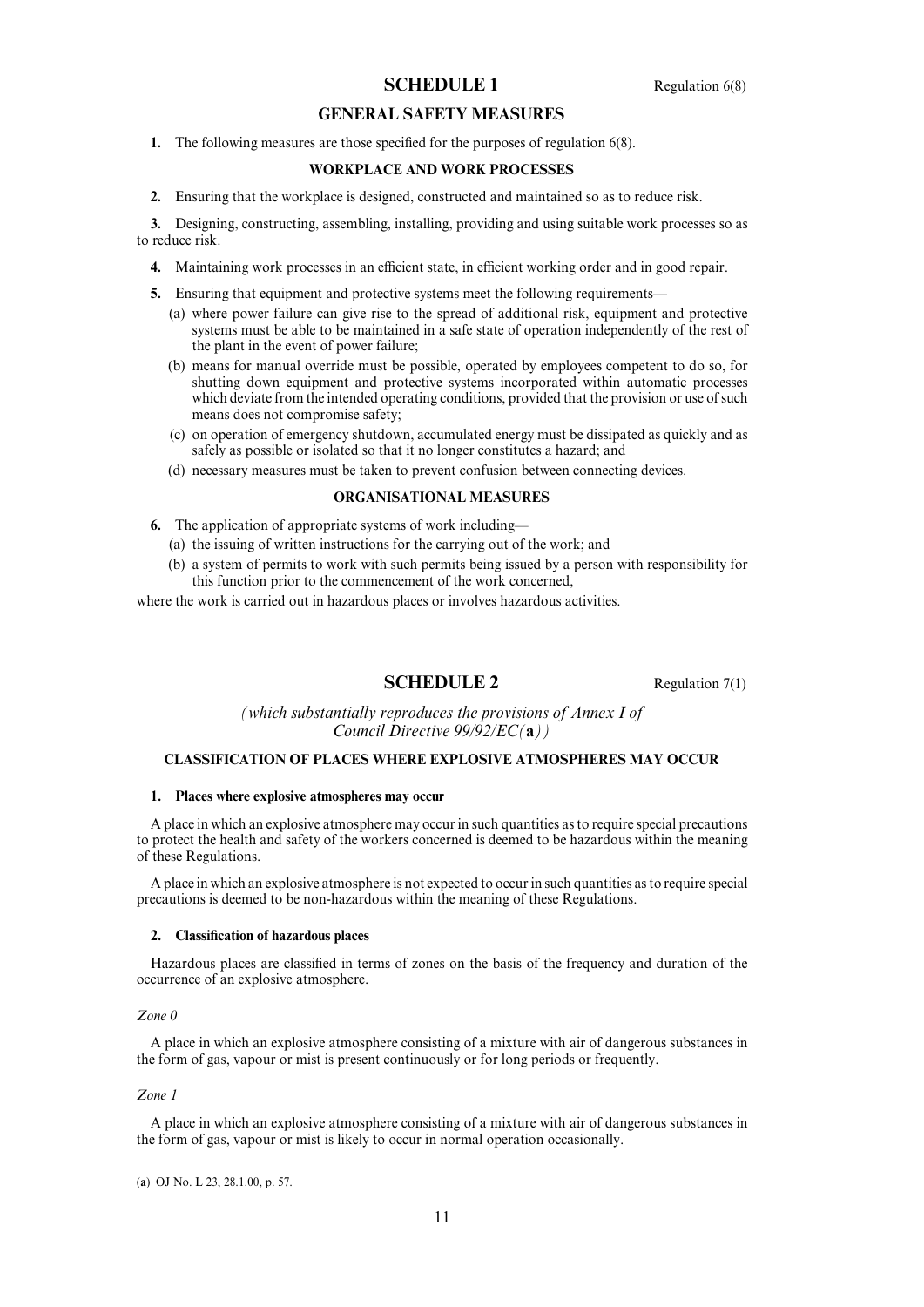#### *Zone 2*

A place in which an explosive atmosphere consisting of a mixture with air of dangerous substances in the form of gas, vapour or mist is not likely to occur in normal operation but, if it does occur, will persist for a short period only.

#### *Zone 20*

A place in which an explosive atmosphere in the form of a cloud of combustible dust in air is present continuously, or for long periods or frequently.

#### *Zone 21*

A place in which an explosive atmosphere in the form of a cloud of combustible dust in air is likely to occur in normal operation occasionally.

#### *Zone 22*

A place in which an explosive atmosphere in the form of a cloud of combustible dust in air is not likely to occur in normal operation but, if it does occur, will persist for a short period only.

#### *Notes:*

1. Layers, deposits and heaps of combustible dust must be considered as any other source which can form an explosive atmosphere.

2. "Normal operation" means the situation when installations are used within their design parameters.

## **SCHEDULE 3** Regulation 7(2)

## **CRITERIA FOR THE SELECTION OF EQUIPMENT AND PROTECTIVE SYSTEMS**

**1.** Equipment and protective systems for all places in which explosive atmospheres may occur must be selected on the basis of the requirements set out in the Equipment and Protective Systems Intended for Use in Potentially Explosive Atmospheres Regulations 1996(**a**) unless the risk assessment finds otherwise.

**2.** In particular, the following categories of equipment must be used in the zones indicated, provided they are suitable for gases, vapours, mists, dusts or mists and dusts, as appropriate:

- in zone 0 or zone 20, category 1 equipment,
- in zone 1 or zone 21, category 1 or 2 equipment,
- in zone 2 or zone 22, category 1, 2 or 3 equipment.

**3.** For the purposes of this Schedule and regulations 7(2) and 17(1)—

- (a) "equipment" means machines, apparatus, fixed or mobile devices, control components and instrumentation thereof and detection or prevention systems which, separately or jointly, are intended for the generation, transfer, storage, measurement, control and conversion of energy and the processing of material, as the case may be, and which are capable of causing an explosion through their own potential sources of ignition;
- (b) "protective systems" means devices other than components of equipment which are intended to halt incipient explosions immediately or limit the effective range of an explosion or both, as the case may be, and which systems are separately placed on the market for use as autonomous systems;
- (c) "devices" means safety devices, controlling devices and regulating devices intended for use outside potentially explosive atmospheres but required for or contributing to the safe functioning of equipment and protective systems with respect to the risks of explosion;
- (d) "component" means any item essential to the safe functioning of equipment and protective systems but with no autonomous function; and
- (e) "potentially explosive atmosphere" means an atmosphere which could become explosive due to local and operational conditions.

<sup>(</sup>a) S.I. 1996/192, amended by S.I. 2001/3766.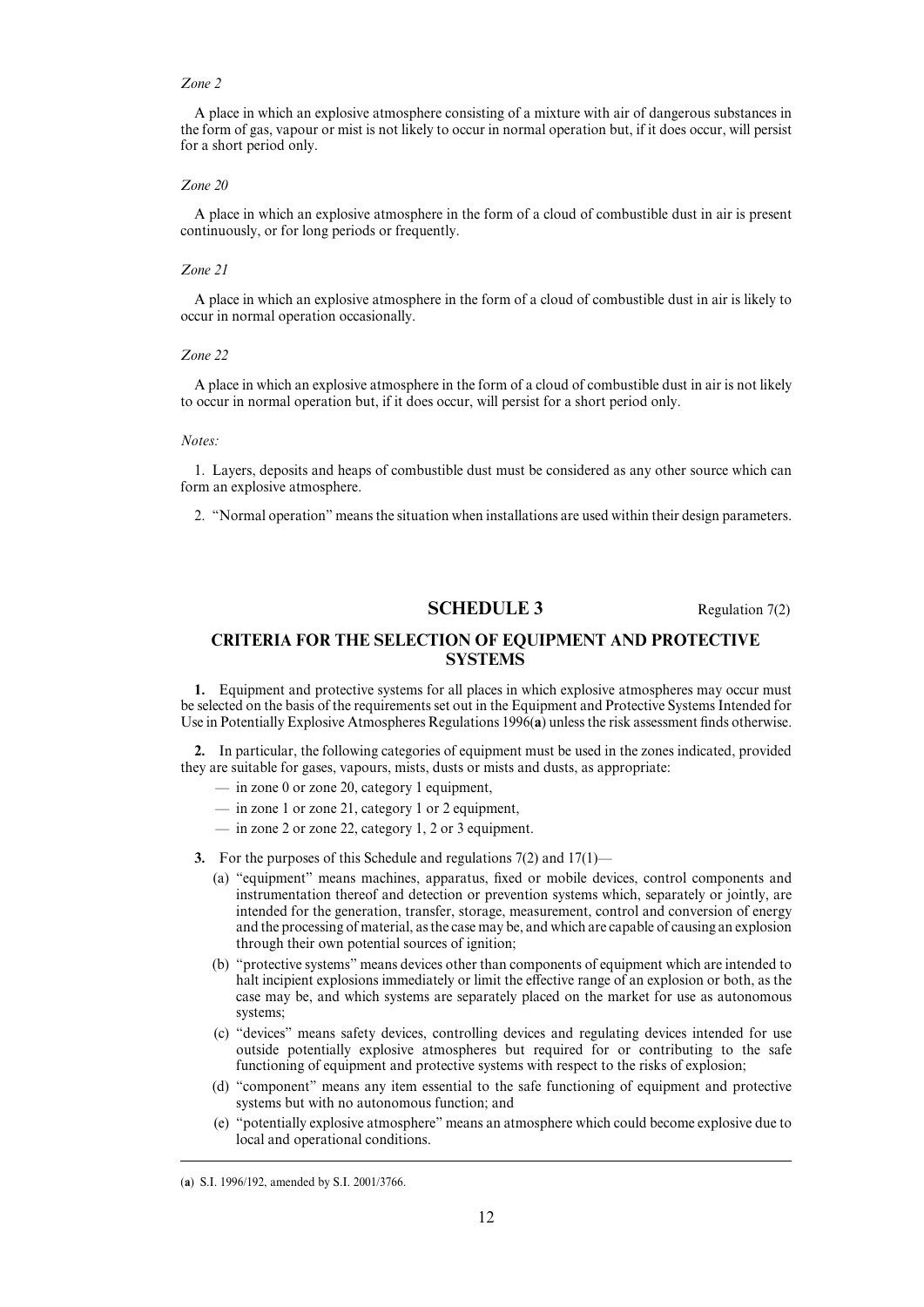## **SCHEDULE 4** Regulation 7(3)

*(which substantially reproduces the provisions of Annex III of Council Directive 99/92/EC)*

**WARNING SIGN FOR PLACES WHERE EXPLOSIVE ATMOSPHERES MAY OCCUR**



Distinctive features:

- (a) triangular shape;
- (b) black letters on a yellow background with black edging (the yellow part to take up at least 50% of the area of the sign).

## **SCHEDULE 5** Regulation 10

## **LEGISLATION CONCERNED WITH THE MARKING OF CONTAINERS AND PIPES**

The Classification and Labelling of Explosives Regulations 1983 (S.I. 1983/1140).

The Chemicals (Hazard Information and Packaging for Supply) Regulations 2002 (S.I. 2002/1689).

The Health and Safety (Safety Signs and Signals) Regulations 1996 (S.I. 1996/341).

The Radioactive Material (Road Transport) (Great Britain) Regulations 1996 (S.I. 1996/1350).

The Carriage of Dangerous Goods by Rail Regulations 1996 (S.I. 1996/2089).

The Packaging, Labelling and Carriage of Radioactive Material by Rail Regulations 1996 (S.I. 1996/ 2090).

The Carriage of Dangerous Goods (Classification, Packaging and Labelling) and Use of Transportable Pressure Receptacles Regulations 1996 (S.I. 1996/2092).

The Carriage of Explosives by Road Regulations 1996 (S.I. 1996/2093).

The Carriage of Dangerous Goods by Road Regulations 1996 (S.I. 1996/2095).

The Good Laboratory Practice Regulations 1997 (S.I. 1997/654).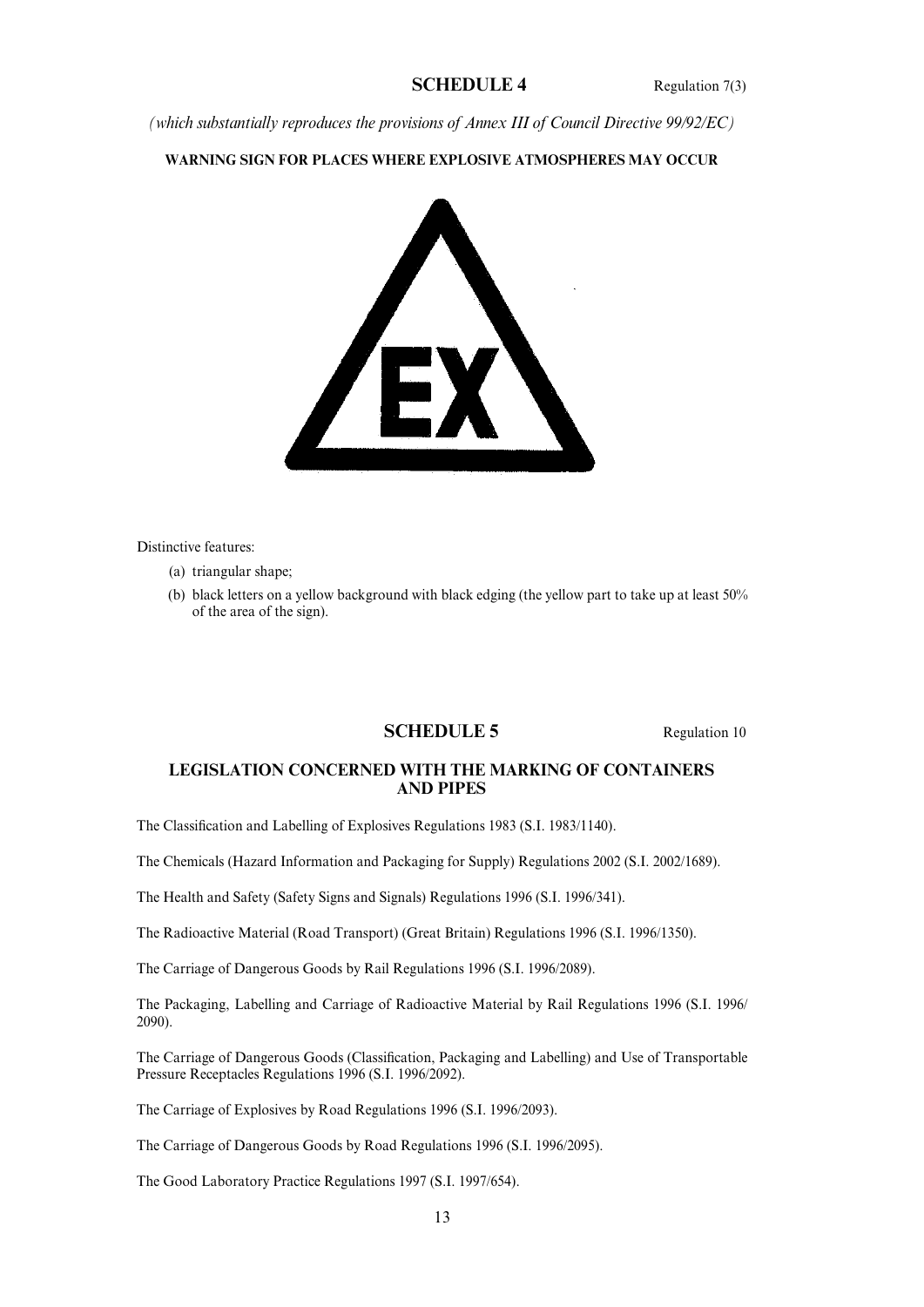## **SCHEDULE 6** Regulation 15

## **AMENDMENTS**

## **PART 1**

**1.** In section 2 of the Celluloid and Cinematograph Film Act 1922(**a**) (purposes to which Act applies), after paragraph (iii) of the proviso insert "and

(iv) the provisions of this Act shall not apply to a workplace within the meaning of the Fire Precautions (Workplace) Regulations 1997(**b**).".

**2.**—(1) The Petroleum (Consolidation) Act 1928(**c**) is amended as follows.

(2) In section 2 (provisions as to licences), omit the proviso to subsection (1) (special provision for harbours).

(3) Omit section 9 (byelaws as to loading, conveyance and landing of petroleum-spirit in and upon canals) and section 17 (powers of officers as to testing petroleum-spirit).

(4) In section 18 (warrants to search for and seize petroleum-spirit), for subsection (4) substitute—

- "(4) This section does not apply to—
	- (a) a workplace within the meaning of the Dangerous Substances and Explosive Atmospheres Regulations 2002 used, or intended for use, for the dispensing of petroleum-spirit, or
	- (b) carriage to which the Carriage of Dangerous Goods by Road Regulations 1996(**d**) apply.".
- (5) In section 23 (interpretation)—
	- (a) after the definition of "Contravention" insert—

""the Directive" means Commission Directive 92/69 EEC(**e**) adapting to technical progress for the seventeenth time Council Directive 67/548/EEC(**f**) on the approximation of laws, regulations and administrative provisions relating to the classification, packaging and labelling of dangerous substances:

"Dispensing" means manual or electrical pumping of petroleum-spirit from a storage tank into the fuel tank for an internal combustion engine, whether for the purposes of sale or not:"; and

(b) for the definition of "Petroleum-spirit" substitute-""Petroleum-spirit" means petroleum which, when tested in accordance with Part A.9. of the Annex to the Directive, has a flash point (as defined in that Part) of less than  $21^{\circ}$ C:".

(6) Re-number section 25A(**g**) (places to which Act does not apply) as subsection (1) and insert at the end "or

(c) any workplace within the meaning of the Dangerous Substances and Explosive Atmospheres Regulations 2002, apart from a workplace used, or intended for use, for dispensing petroleum-spirit.

(2) For the purposes of subsection (1)(c), any part of a workplace where petroleum-spirit is kept other than for dispensing is not to be regarded as used, or intended for use, for dispensing petroleum-spirit.".

**3.**—(1) The Petroleum-Spirit (Motor Vehicles etc.) Regulations 1929(**h**) are amended as follows.

(2) For regulation 2 (keeping of petroleum-spirit), substitute—

"**2.**—(1) Subject to paragraph (2), the petroleum-spirit shall not be kept otherwise than in metal vessels so constructed and maintained in such a condition as—

- (a) to be reasonably secure against breakage; and
- (b) to prevent the leakage of any liquid or vapour therefrom.

(**d**) S.I. 1996/2095, amended by S.I. 1998/2885, 1999/257, 1999/303 and 2001/1426.

(e) OJ No. L383, 29.12.92, p. 113.

<sup>( 1922</sup> c. 35. Section 2 is amended by the Cinemas Act 1985 (c. 13), section 24(1) and Schedule 2, paragraph 1 and S.I. **a**) 1992/1811.

<sup>(</sup>**b**) S.I. 1997/1840, amended by S.I. 1999/1877 and 1999/3242.

<sup>(</sup>c) 1928 c. 32. Section 2(1) is amended by the Local Government Act 1972 (c. 70) section 251 and Schedule 29, Part II paragraph 32, by the Local Government Act 1985 (c. 51) section 37 and Schedule II paragraph 4 and by the Local Government (Wales) Act 1994 (c. 19) section 22(3) and Schedule 9 paragraph 2; section 18 is amended by S.I. 1974/ 1942, 1986/1951 and 1992/743; section 23 is amended by the Statute Law (Repeals) Act 1993 (c. 50) and by S.I. 1974/ 1942, 1992/1811, 1993/1746 and 1994/3247; section 25A is inserted by S.I. 1999/743.

<sup>(</sup>**f**) OJ No. 196, 16.8.67, p. 1.

 $(g)$  Section 25A was inserted by S.I. 1999/743.

<sup>(</sup>**h**) S.I. 1929/952, amended by S.I. 1979/427, 1982/630, 1992/1811 and 1999/743; the last mentioned instrument inserted regulation  $15A(a)$  and (b).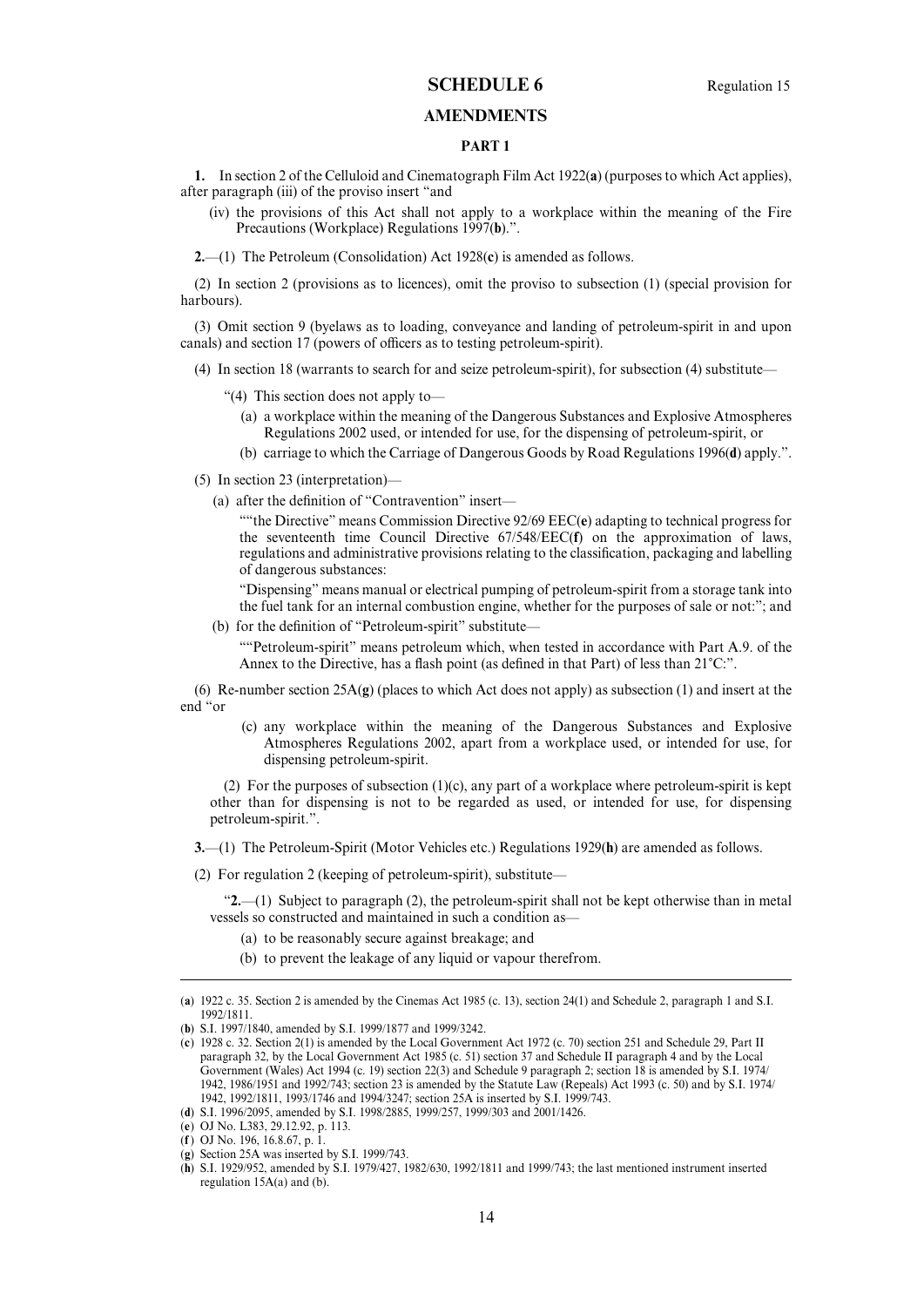(2) Where the vessel in which the petroleum-spirit is to be kept is a fuel tank for an internal combustion engine, the requirement in paragraph (1) that the vessel be made of metal shall not apply.".

(3) In regulation 7, insert at the beginning of paragraph (1) "Subject to paragraph (3) below," and after paragraph (2) insert—

 $(3)$  The disapplication from the requirements of paragraph (1) above in respect of a fuel tank for an internal combustion engine shall only apply to a fuel tank which remains connected to the fuel system of the internal combustion engine it is serving in the way it would ordinarily be so connected when that engine is running.".

(4) In regulation 15A (disapplication), omit "and" at the end of paragraph (a) and insert after paragraph (b)—

"or

(c) any workplace within the meaning of the Dangerous Substances and Explosive Atmospheres Regulations 2002.".

**4.** The Petroleum (Liquid Methane) Order 1957(**a**) is amended by the insertion at the end of the Schedule (provisions of the Petroleum (Consolidation) Act 1928 not applied to liquid methane), of "Section  $25A(1)(c)$  and  $(2)$ ".

**5.**—(1) The Petroleum (Consolidation) Act 1928 (Enforcement) Regulations 1979(**b**) are amended as follows.

(2) In regulation 1(2) (citation, commencement and interpretation), after the definition of "the 1974 Act" insert-

""the Directive" means Commission Directive 92/69 EEC(**c**) adapting to technical progress for the seventeenth time Council Directive 67/548/EEC(**d**) on the approximation of laws, regulations and administrative provisions relating to the classification, packaging and labelling of dangerous substances;

"dispensing" means manual or electrical pumping of petroleum-spirit from a storage tank into the fuel tank for an internal combustion engine, whether for the purposes of sale or not, and "dispenser" shall be construed accordingly;

"Her Majesty's Forces" means any of the naval, military or air forces of the Crown, whether raised inside or outside the United Kingdom and whether any such force is a regular, auxiliary or reserve force, and includes any civilian employed by those forces;

"non-retail petroleum filling station" means premises used, or intended for use, for dispensing petroleum-spirit for use in motor vehicles, ships or aircraft, but it does not include any retail petroleum filling station;

"petroleum-spirit" means petroleum which, when tested in accordance with Part A.9. of the Annex to the Directive has a flash point (as defined in that Part) of less than  $21^{\circ}$ C;

"retail petroleum filling station" means premises used, or intended for use, for dispensing petroleum-spirit to the public for use in motor vehicles, ships or aircraft by ways of sale;

"ship" includes every description of vessel used in navigation propelled by means of an internal combustion engine and any reference to "ship" in these Regulations includes a reference to hovercraft; and

"vehicle fuel" means petroleum-spirit or any other substance which provides the power in an internal-combustion engine in a motor vehicle, ship or aircraft.".

- (3) In regulation 2(1) (enforcing authorities)—
	- (a) for "Subject to paragraphs (2) and (3)" substitute "Subject to paragraphs (2) to (4)";
	- (b) omit subparagraph  $(a)(i)$ ,  $(iii)$  and  $(iv)$ ;
	- (c) insert after subparagraph (c)—
		- "(d) the Dangerous Substances and Explosive Atmospheres Regulations 2002—
			- (i) in so far as they apply to any activity relating to fuelling motor vehicles and ships with vehicle fuel, and fuelling aircraft with petroleum-spirit, at a retail petroleum filling station, including any vehicle fuel dispenser, other apparatus or storage tank for storing vehicle fuel used thereat in connection with the fuelling concerned of those respective kinds of fuelling; and
			- (ii) in so far as they apply to any activity relating to fuelling motor vehicles, ships and

<sup>(</sup>a) S.I. 1957/859.

<sup>(</sup>b) S.I. 1979/427, amended by S.I. 1981/1059, 1982/630 and 1986/1951.

<sup>(</sup>c) OJ No. L383, 29.12.92, p. 113.

<sup>(</sup>d) OJ No. 196, 16.8.67, p. 1.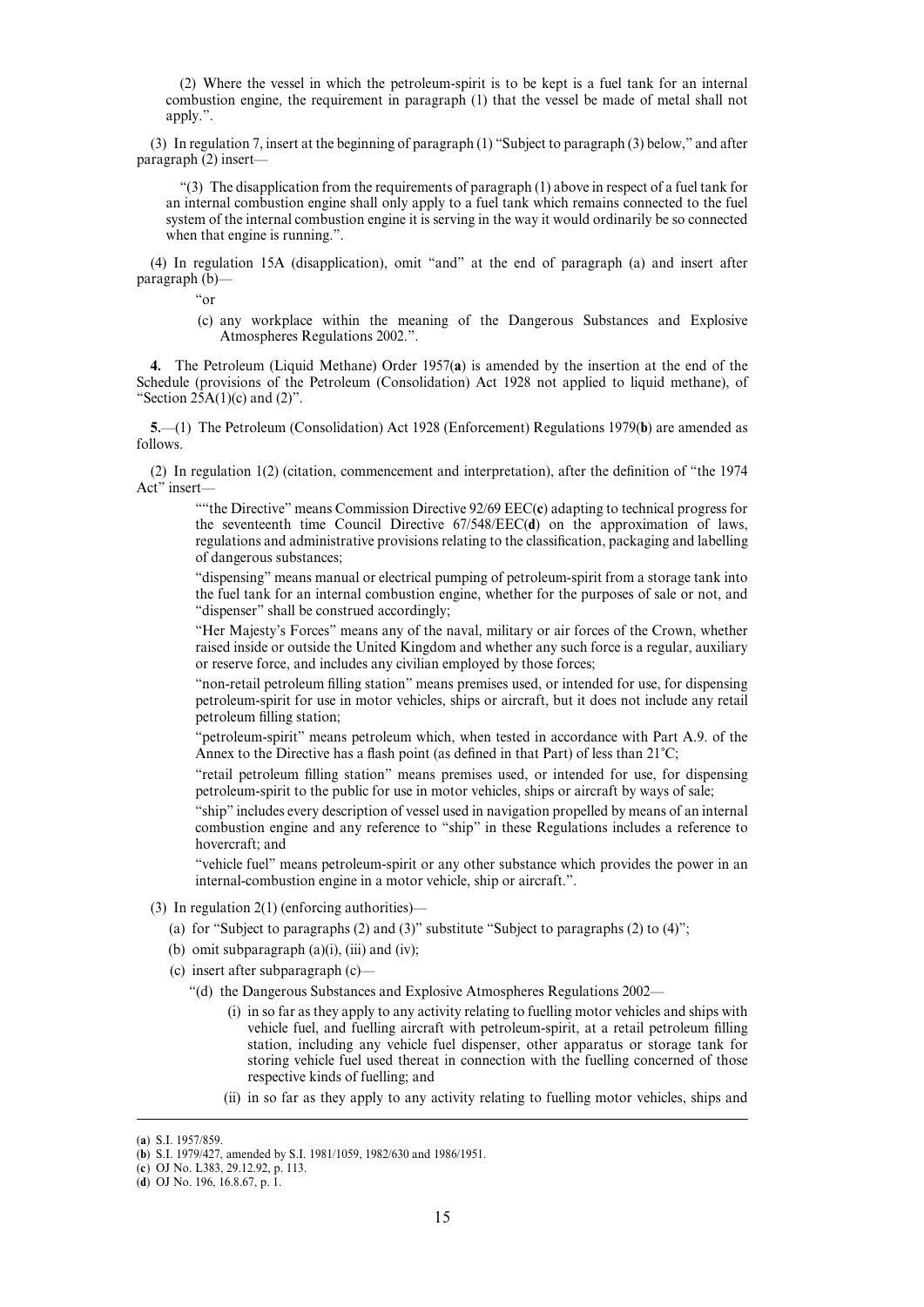aircraft with petroleum-spirit at a non-retail petroleum filling station, including any petroleum-spirit dispenser, other apparatus or storage tank for storing petroleumspirit used thereat in connection with that fuelling."; and

- (d) after paragraph (3), insert—
	- "(4) Nothing in paragraph  $(1)(d)$  shall apply to-
		- (a) Her Majesty's Forces;
		- (b) any establishment to which the Control of Major Accident Hazards Regulations 1999(**a**) apply by virtue of regulation 3 of those Regulations;
		- (c) any site in respect of which notification of an activity is required pursuant to regulation 3 of the Notification of Installations Handling Hazardous Substances Regulations 1982(**b**); and
		- (d) any activity at a retail or a non-retail petroleum filling station connected with repairing motor vehicles, ships or aircraft or retailing goods other than, in relation to a retail petroleum filling station, vehicle fuel and, in relation to a non-retail petroleum filling station, petroleum-spirit.".
- **6.**—(1) The Petroleum-Spirit (Plastic Containers) Regulations 1982(**c**) are amended as follows.

(2) In regulation 8 (disapplication), omit "and" at the end of paragraph (a) and insert at the end of paragraph (b) "or

(c) any workplace within the meaning of the Dangerous Substances and Explosive Atmospheres Regulations 2002.".

**7.** The Dangerous Substances in Harbour Areas Regulations 1987(**d**) are amended by the omission of "the Petroleum (Carbide of Calcium) Order 1929" in regulation 29 (application of Part VIII—storage of dangerous substances).

**8.** The Fire Precautions (Workplace) Regulations 1997(**e**) are amended by the insertion of "and regulations 1 to 6, 8, 9 and 11 of the Dangerous Substances and Explosive Atmospheres Regulations 2002," after "the 1999 Management Regulations" in paragraph (2)(b) of regulation 9 (disapplication).

## **PART 2**

**9.**—(1) The Fire Certificates (Special Premises) Regulations 1976(**f**) are amended as follows.

(2) In paragraph 25 of Part III of Schedule 1 (premises for which a fire certificate is required), for the definition of "highly flammable liquid" substitute-

""highly flammable liquid" means any liquid, liquid solution, emulsion or suspension, other than aqueous ammonia, liquefied flammable gas, and liquefied petroleum gas, which—

- (a) when tested in accordance with Part A.9. of the Annex to the Directive has a flash point (as defined in that Part) of less than 32°C except that, if the flash point determined by using one of the non-equilibrium methods referred to in that Part falls within the range  $30^{\circ}$ C to  $34^{\circ}$ C, that flash point shall be confirmed by the use of like apparatus using the appropriate equilibrium method referred to in that Part; and
- (b) when tested at 50°C (within an accuracy of  $-0 + 5$ °C) using the procedure referred to in Appendix B to the "Approved Requirements and test methods for the classification and packaging of dangerous goods for carriage"(**g**) with a heating time of 60 seconds supports combustion,

and for these purposes—

- (i) "aqueous ammonia" means ammonia gas dissolved in water;
- (ii) "the Directive" means Commission Directive 92/69 EEC(**h**) adapting to technical progress for the seventeenth time Council Directive 67/548/EEC(**i**) on the approximation of laws, regulations and administrative provisions relating to the classification, packaging and labelling of dangerous substances; and
- (iii) "liquefied flammable gas" means any substance which at a temperature of  $20^{\circ}$ C and a pressure of 760 millimetres of mercury would be a flammable gas, but which is in liquid form as a result of the application of pressure refrigeration or both.".

<sup>(</sup>a) S.I. 1999/743, amended by the Greater London Authority Act 1999 (c. 29), section 328(7), and S.I. 1999/2597.

<sup>(</sup>b) S.I. 1982/1357, amended by S.I. 1996/825.

<sup>(</sup>c) S.I. 1982/630, amended by S.I. 1999/743.

<sup>(</sup>d) S.I. 1987/37, amended by S.I. 1993/1746, 1994/669, 1994/3247, 1996/2092, 1996/2095, 1997/2367, 1998/2885 and 1999/ 2029.

<sup>(</sup>e) S.I. 1997/1840, amended by S.I. 1999/1877 and 1999/3242.

<sup>(</sup>f) S.I. 1976/2003, amended by S.I. 1985/1333, 1987/37 and 1992/1811.

<sup>(</sup>g) ISBN 071761221X.

<sup>(</sup>h) OJ No. L383, 29.12.92, p. 113.

<sup>(</sup>**i**) OJ No. 196, 16.8.67, p. 1.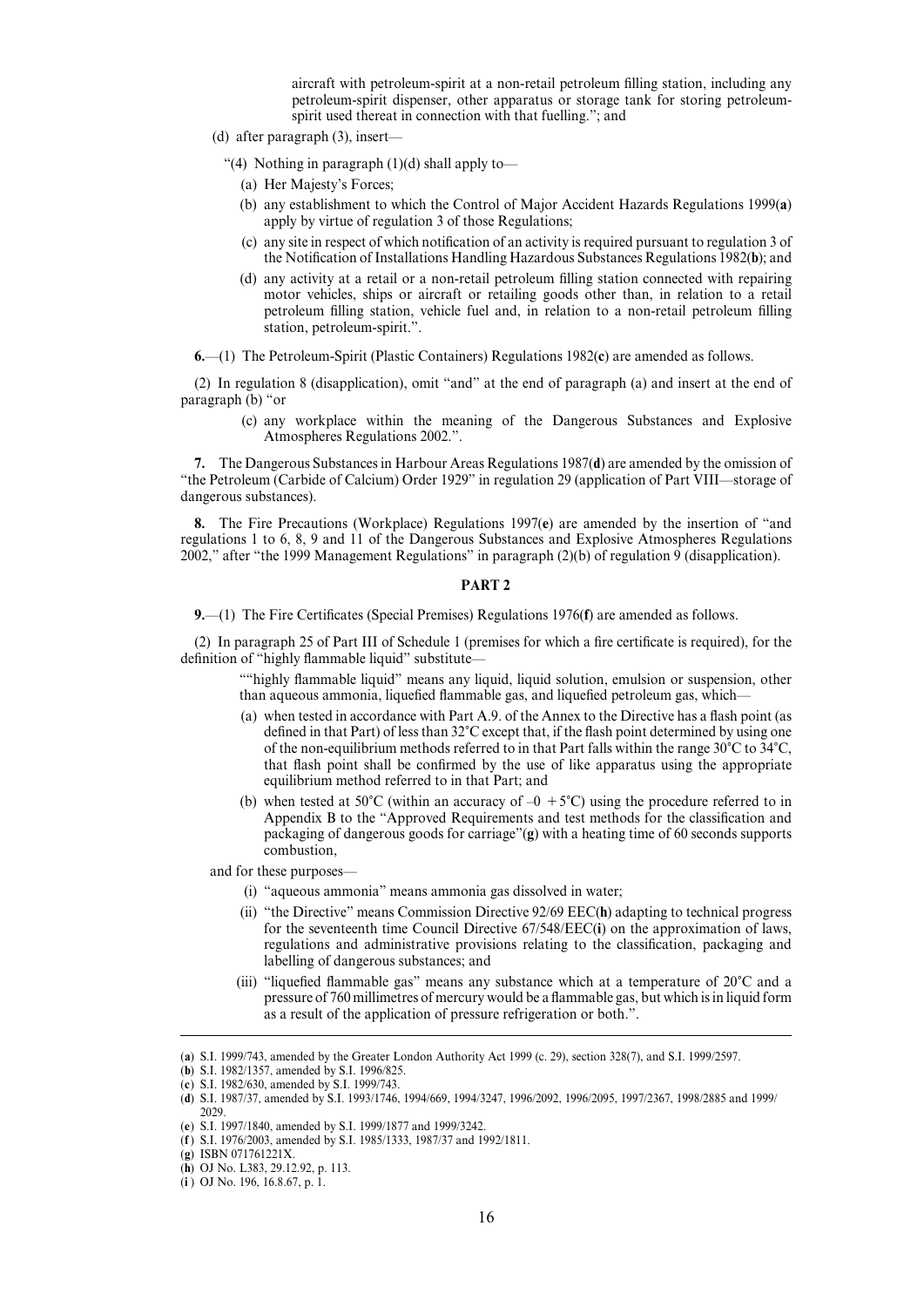**10.** The Carriage of Dangerous Goods by Road Regulations 1996(**a**) are amended by the substitution for regulation 20 (unloading of petrol at petroleum filling stations and certain other premises licensed for the keeping of petrol) of—

## *"***Direct filling of fuel tanks with petrol from road tankers**

**20.**—(1) Neither the fuel tank for an internal combustion engine nor a portable container shall be filled or replenished with petrol direct from a road tanker conveying petrol in such circumstances that these Regulations apply to that conveyance.

(2) Except in relation to Her Majesty's Forces, the enforcing authority for these Regulations and for sections 2 to 4 and section 7 and 8 of the Health and Safety at Work etc. Act 1974 in respect of such filling or replenishing with petrol as is referred to in paragraph (1) at any premises for which a petroleum-spirit licence authorising the keeping of petrol is required under the 1928 Act, shall be the petroleum licensing authority, even if the relevant tanker is on a road at the time of that filling or replenishing.

(3) In this regulation—

- (a) "the 1928 Act" means the Petroleum (Consolidation) Act 1928(**b**);
- (b) "the Directive" means Commission Directive 92/69 EEC adapting to technical progress for the seventeenth time Council Directive 67/548/EEC on the approximation of laws, regulations and administrative provisions relating to the classification, packaging and labelling of dangerous substances;
- (c) "Her Majesty's Forces" means any of the naval, military or air forces of the Crown, whether raised inside or outside the United Kingdom and whether any such force is a regular, auxiliary or reserve force, and includes any civilian employed by those forces;
- (d) "petrol" means petroleum-spirit intended for use as a fuel for an internal combustion engine;
- (e) "the petroleum licensing authority" means the local authority empowered to grant petroleum-spirit licences under the 1928 Act for the premises concerned;
- (f) "petroleum-spirit" means petroleum which, when tested in accordance with Part A.9. of the Annex to the Directive has a flash point (as defined in that Part) of less than  $21^{\circ}$ C; and
- (g) "petroleum-spirit licence" means a licence authorising the keeping of petroleum-spirit granted by a local authority empowered under the 1928 Act to grant such a licence or by the Secretary of State or by the Health and Safety Executive.".

**SCHEDULE 7 Regulation 16** 

## **PART 1**

## **REPEAL AND REVOCATION**

| Column 1<br><b>Title</b>                                         | Column <sub>2</sub><br>Reference | Column 3<br><b>Extent of repeal or revocation</b>                                                                              |
|------------------------------------------------------------------|----------------------------------|--------------------------------------------------------------------------------------------------------------------------------|
| The Petroleum (Consolidation)<br>Act 1928                        | c. $32$                          | The proviso to section $2(1)$ .<br>Section 9.<br>Section 17.<br>In section 25A, the word "and"<br>at the end of paragraph (a). |
| The Celluloid, etc. Factories, and<br>Workshops Regulations 1921 | S.R. & O. 1921/1825              | The whole Regulations.                                                                                                         |
| The Manufacture of<br>Cinematograph Film Regulations<br>1928     | S.R. & O. 1928/82                | The whole Regulations.                                                                                                         |
| The Petroleum (Carbide of<br>Calcium) Order 1929                 | S.R. & O. 1929/992               | The whole Order.                                                                                                               |
| The Petroleum (Compressed<br>Gases) Order 1930                   | S.R. & O. 1930/34                | The whole Order.                                                                                                               |
| The Cinematograph Film<br><b>Stripping Regulations 1939</b>      | S.R. & O. 1939/571               | The whole Regulations.                                                                                                         |
| The Petroleum (Carbide of<br>Calcium) Order 1947                 | S.R. & O. 1947/1442              | The whole Order.                                                                                                               |

(a) S.I. 1996/2095, amended by S.I. 1998/2885, 1999/257, 1999/303 and 2001/1426.

 $(b)$  1928 c. 32.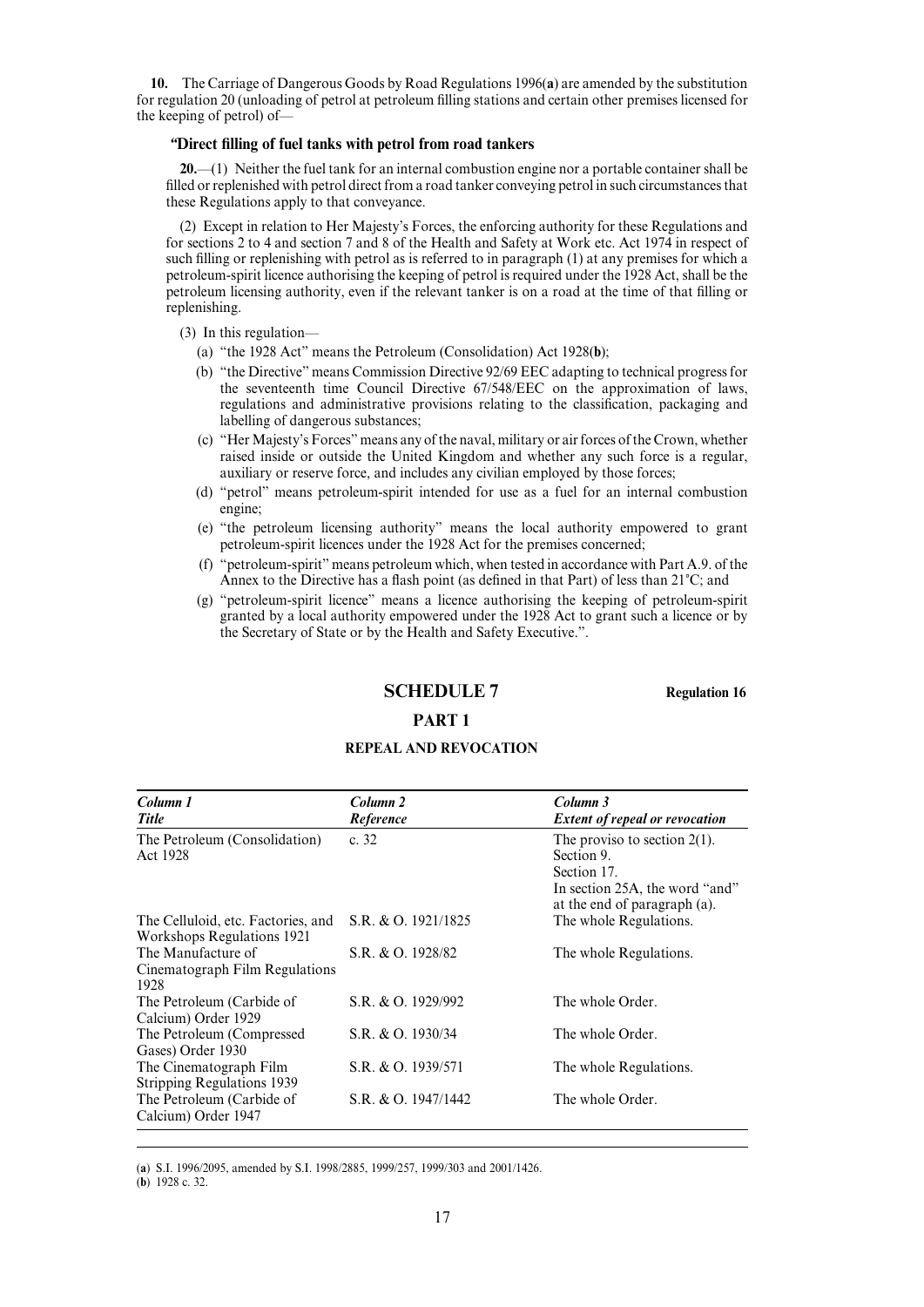# **PART 2 REPEAL AND REVOCATION**

| Column 1                                                      | Column <sub>2</sub> | Column 3                              |
|---------------------------------------------------------------|---------------------|---------------------------------------|
| <b>Title</b>                                                  | Reference           | <b>Extent of repeal or revocation</b> |
| The Factories Act 1961                                        | c. 34               | Section 31.                           |
| The Magnesium (Grinding of                                    | S.R. & O. 1946/2197 | The whole Regulations.                |
| Castings and other Articles)                                  |                     |                                       |
| Special Regulations 1946                                      |                     |                                       |
| The Dry Cleaning Special                                      | S.I. 1949/2224      | The whole Regulations.                |
| Regulations 1949                                              |                     |                                       |
| The Factories (Testing of Aircraft                            | S.I. 1952/1689      | The whole Regulations.                |
| Engines and Accessories) Special                              |                     |                                       |
| Regulations 1952                                              |                     |                                       |
| The Shipbuilding and Ship-                                    | S.I. 1960/1932      | Regulations 48 to 52, 54 and 55       |
| repairing Regulations 1960(a)<br>The Highly Flammable Liquids |                     | to 66.                                |
| and Liquefied Petroleum Gases                                 | S.I. 1972/917       | The whole Regulations.                |
| Regulations 1972                                              |                     |                                       |
| The Abstract of Special                                       | S.I. 1974/1587      | The whole Order.                      |
| Regulations (Highly Flammable                                 |                     |                                       |
| Liquids and Liquefied Petroleum                               |                     |                                       |
| Gases) Order 1974                                             |                     |                                       |
| The Dry Cleaning (Metrication)                                | S.I. 1983/977       | The whole Regulations.                |
| Regulations 1983                                              |                     |                                       |
| The Factories (Testing of Aircraft                            | S.I. 1983/979       | The whole Regulations.                |
| Engines and Accessories)                                      |                     |                                       |
| (Metrication) Regulations 1983                                |                     |                                       |
| The Dangerous Substances in                                   | S.I. 1987/37        | Regulation $29(a)$ .                  |
| Harbour Area Regulations 1987                                 |                     |                                       |
| The Workplace (Health, Safety                                 | S.I. 1992/3004      | Regulation $6(3)(b)$ .                |
| and Welfare) Regulations 1992                                 |                     |                                       |
| The Carriage of Dangerous<br>Goods (Classification, Packaging | S.I. 1996/2092      | Regulation 22(b).                     |
| and Labelling) and Use of                                     |                     |                                       |
| <b>Transportable Pressure</b>                                 |                     |                                       |
| Receptacles Regulations 1996                                  |                     |                                       |
| The Carriage of Dangerous                                     | S.I. 1996/2095      | Schedule 12.                          |
| Goods by Road Regulations 1996                                |                     |                                       |
|                                                               |                     |                                       |

<sup>(</sup>a) Regulations 48 to 52 and 54 were revoked by S.I. 1997/1713, regulation 9(2) and the Schedule, save insofar as they applied to the matters referred to in regulation 2(a) to (c) of S.I. 1997/1713.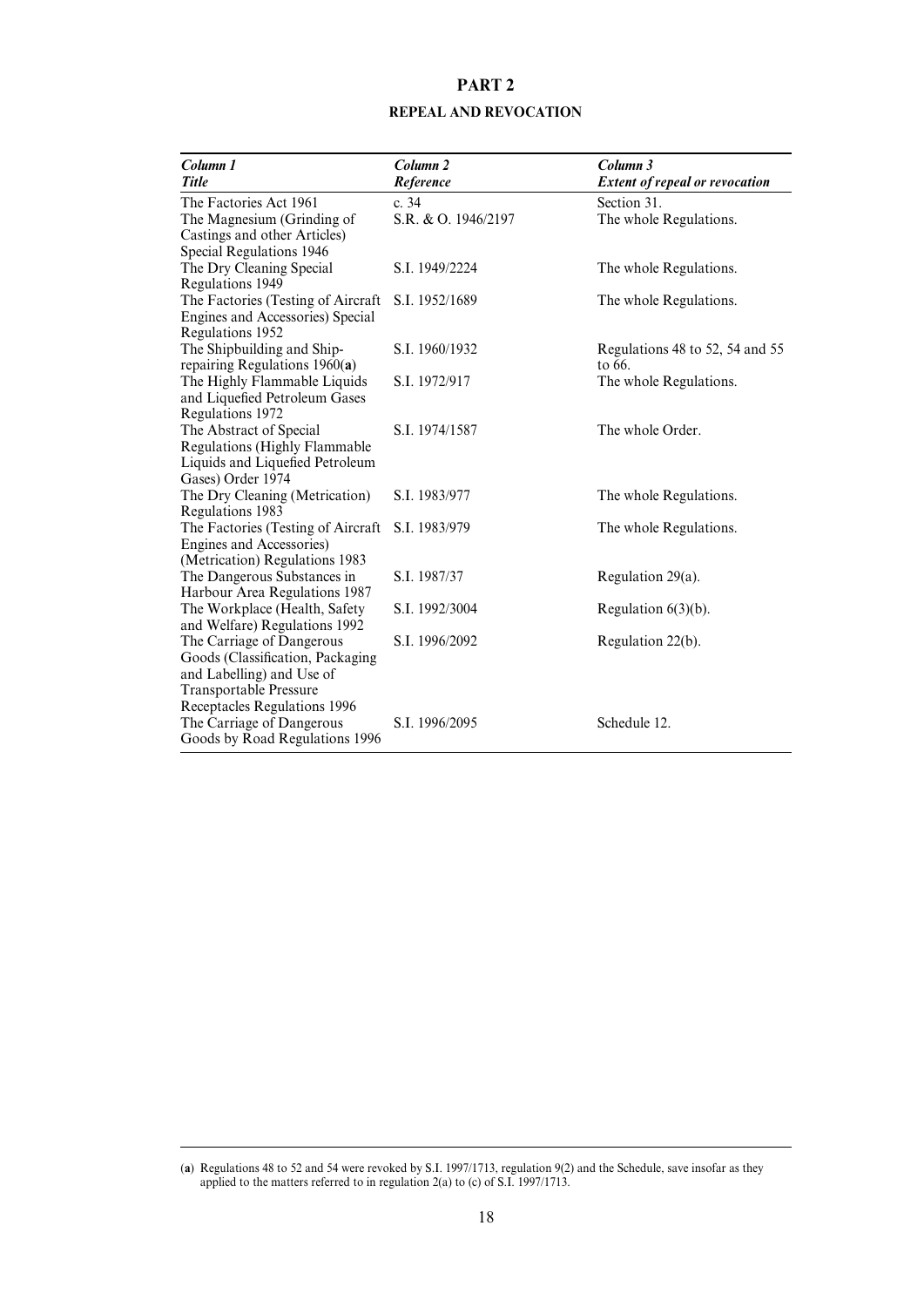### **EXPLANATORY NOTE**

#### *(This note is not part of the Regulations)*

**1.** These Regulations impose requirements for the purpose of eliminating or reducing risks to safety from fire, explosion or other events arising from the hazardous properties of a "dangerous substance" in connection with work. "Dangerous substance" is defined by regulation 2(1) to mean:

- (a) a substance or preparation which meets the criteria in the Approved Guide to the Classification and Labelling of Dangerous Substances and Dangerous Preparations (5th Edition) (ISBN 0717623696) for classification as a substance or preparation which is explosive, oxidising, extremely flammable, highly flammable or flammable, whether or not that substance or preparation is classified under the Chemicals (Hazard Information and Packaging for Supply) Regulations 2002 (S.I. 2002/1689);
- (b) a substance or preparation which because of its physico-chemical or chemical properties and the way it is used or is present at the workplace creates a risk, not being a substance or preparation falling within subparagraph (a) above; or
- (c) any dust, whether in the form of solid particles or fibrous materials or otherwise, which can form an explosive mixture with air or an explosive atmosphere, not being a substance or preparation falling within subparagraphs (a) or (b) above.

**2.** The Regulations implement, as regards Great Britain, Council Directive 98/24/EC (OJ No. L 131, 5.9.98, p.11) on the protection of the health and safety of workers from the risks related to chemical agents at work, so far as that Directive relates to safety, and Council Directive 99/92/EC (OJ No. L 23, 28.1.00, p.57) on minimum requirements for improving the safety and health protection of workers potentially at risk from explosive atmospheres. Both of these Directives are individual Directives within the meaning of Article 16(1) of Council Directive 89/391/EC.

**3.** The Regulations apply outside Great Britain in the same way that sections 1 to 59 and 80 to 82 of the Health and Safety at Work etc. Act 1974 apply by virtue of the Health and Safety at Work etc. Act 1974 (Application outside Great Britain) Order 2001 (*regulation 12*).

**4.** Regulation 3 contains disapplications in respect of certain provisions of the Regulations. Regulations 3 to 14 and 17(1) to (3) do not apply to the normal ship-board activities of a ship's crew (*regulation 3(1)*). The duties under the Regulations on an employer in relation to his employees extend to non-employees, with certain savings (*regulation 4(1)*). The duties under the Regulations also extend to self-employed persons (*regulation 4(2)*).

**5.** An employer is required to carry out a suitable and sufficient assessment of the risks to his employees where a dangerous substance is or may be present at the workplace (*regulation* 5). "Risk" is defined as meaning "the likelihood of a person's safety being affected by harmful physical effects being caused to him from fire, explosion or other events arising from the hazardous properties of a dangerous substance in connection with work and also the extent of that harm" (*regulation 2(1)*). Under regulation 3 of the Management of Health and Safety at Work Regulations 1999 (S.I. 1999/3242), an employer is already required to carry out a risk assessment. However, where a dangerous substance is or may be present at the workplace, he will now additionally need to assess the risks in the light of the requirements for the assessment under regulation 5 of these Regulations.

**6.** Employers are required by these Regulations to eliminate or reduce risk so far as is reasonably practicable. Where risk is not eliminated, employers are required, so far as is reasonably practicable and consistent with the risk assessment, to apply measures to control risks and mitigate any detrimental effects (*regulation* 6(3)).

**7.** Places at the workplace where explosive atmospheres may occur must be classified as hazardous or non-hazardous and hazardous places must be classified into zones on the basis of the frequency and duration of the occurrence of an explosive atmosphere (*regulation 7(1) and Schedule 2*). Equipment and protective systems in hazardous places must comply with the requirements of Schedule 3 (*regulation 7(2)*) and, where necessary, hazardous places must be marked with signs at their points of entry in accordance with Schedule 4 (*regulation 7(3)*).

**8.** Employers are required to make arrangements for dealing with accidents, incidents and emergencies (*regulation 8*). Employers will also need to provide employees with precautionary information, instruction and training where a dangerous substance is present at the workplace